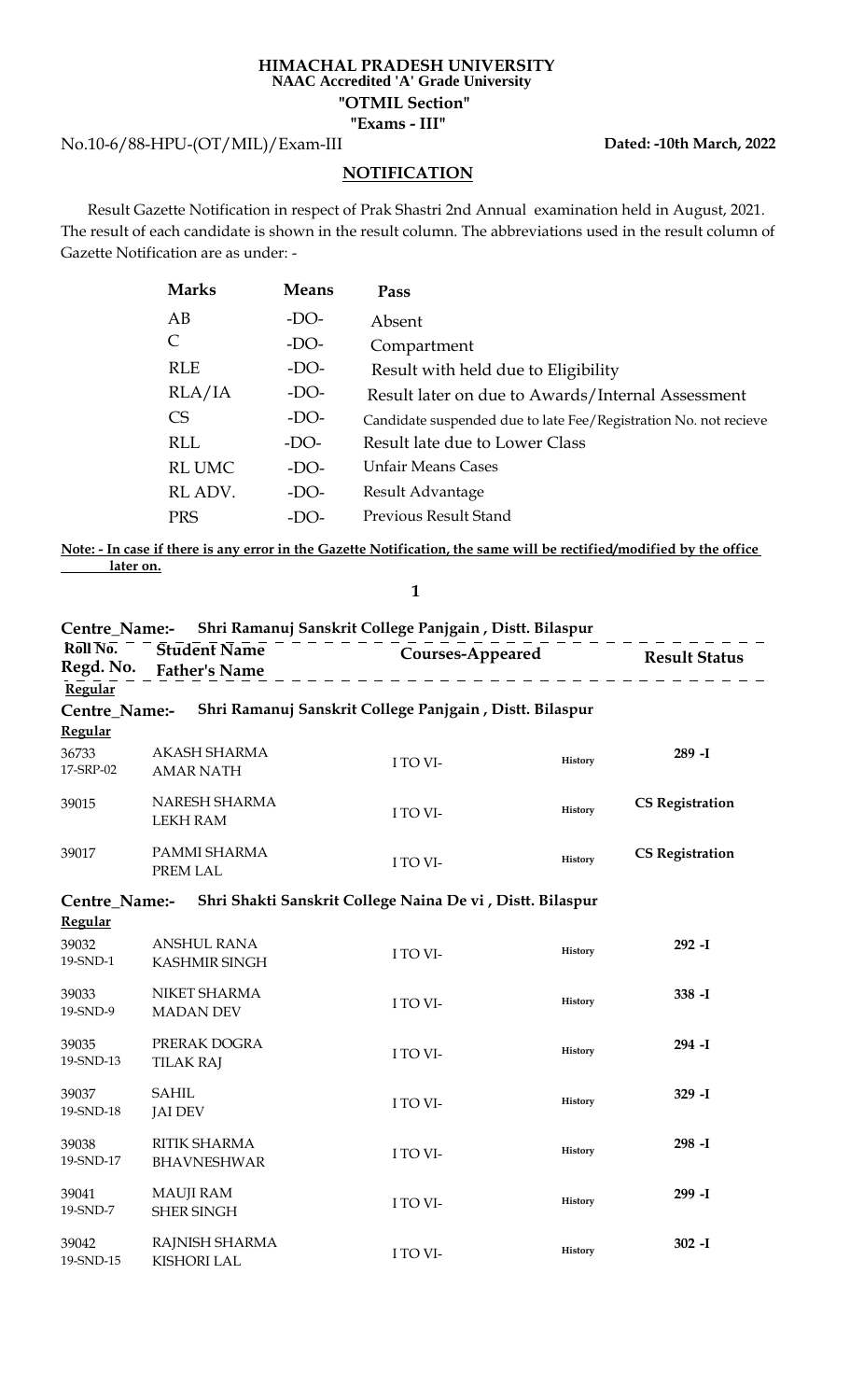| Centre_Name:- Shri Shakti Sanskrit College Naina De vi , Distt. Bilaspur |                                             |          |                         |                        |  |  |
|--------------------------------------------------------------------------|---------------------------------------------|----------|-------------------------|------------------------|--|--|
| Roll No.<br>Regd. No.                                                    | <b>Student Name</b><br><b>Father's Name</b> |          | <b>Courses-Appeared</b> | <b>Result Status</b>   |  |  |
| Regular                                                                  |                                             |          |                         |                        |  |  |
| 39044<br>19-SND-6                                                        | <b>JAI DEV</b><br>DEV RAJ                   | I TO VI- | History                 | $289 - I$              |  |  |
| 39045<br>19-SND-10                                                       | NIKHIL KUMAR<br><b>BRIJ LAL</b>             | I TO VI- | History                 | $304 - I$              |  |  |
| 39046<br>19-SND-3                                                        | <b>GAURAV SHARMA</b><br>RAMESH SHARMA       | I TO VI- | History                 | $289 - I$              |  |  |
| 39047<br>19-SND-8                                                        | NAVEEN SHARMA<br>PREM SINGH                 | I TO VI- | History                 | $302 - I$              |  |  |
| 39048<br>19-SND-19                                                       | SAURABH SHARMA<br>TARA DUTT SHARMA          | I TO VI- | History                 | $306 - I$              |  |  |
| 39050<br>19-SND-20                                                       | VANSH SHARMA<br>KUSHAL SHARMA               | I TO VI- | History                 | $290 - I$              |  |  |
| 39052<br>18-SND-22                                                       | <b>KARAN SHARMA</b><br>PARSHOTTAM LAL       | I TO VI- | History                 | $295 - I$              |  |  |
| 40026<br>18-SND-09                                                       | <b>JAGJIVAN</b><br><b>VISHAN DUTT</b>       | I TO VI- | History                 | $281 - I$              |  |  |
| Centre_Name:-                                                            | Govt. College Chamba                        |          |                         |                        |  |  |
| Regular                                                                  |                                             |          |                         |                        |  |  |
| 36771                                                                    | <b>VIVEK SHARMA</b><br><b>DILA RAM</b>      | I TO VI- | Hindi                   | <b>CS Registration</b> |  |  |
| 36772<br>18-SMC-02                                                       | <b>HITESH KUMAR</b><br><b>KULDEEP CHAND</b> | I TO VI- | Hindi                   | 293 - I                |  |  |
| 39061                                                                    | <b>VINAY SHARMA</b><br><b>KALYAN CHAND</b>  | I TO VI- | Hindi                   | <b>CS Registration</b> |  |  |
| 39062                                                                    | NISHANT SHARMA<br><b>CHINTESH KUMAR</b>     | I TO VI- | Hindi                   | <b>CS Registration</b> |  |  |
| 39063                                                                    | NAGESH KUMAR<br><b>SUKH LAL</b>             | I TO VI- | Hindi                   | <b>CS Registration</b> |  |  |
| 39065                                                                    | <b>MUSKAN</b><br>KULDEEP SINGH              | I TO VI- | Hindi                   | <b>CS Registration</b> |  |  |
| Centre_Name:-<br><b>Regular</b>                                          | Govt. Skt. College Sundernagar              |          |                         |                        |  |  |
| 36855                                                                    | DARSHANI DEVI<br><b>BHADAR SINGH</b>        | I TO VI- | Pol. Science            | <b>CS Registration</b> |  |  |
| 39191                                                                    | <b>SUMNA DEVI</b><br><b>RAM LAL</b>         | I TO VI- | Pol. Science            | <b>CS Registration</b> |  |  |
| 39193<br>19-SVS-67                                                       | <b>PALLAVI</b><br><b>BISHAN DASS</b>        | I TO VI- | Pol. Science            | $278 - I$              |  |  |
| 39194<br>19-SVS-48                                                       | <b>HEM CHAND</b><br><b>MOHAN LAL</b>        | I TO VI- | Hindi                   | $250 - I$              |  |  |
| 39195<br>19-SVS-25                                                       | <b>AJAY KUMAR</b><br><b>SANJAY KUMAR</b>    | I TO VI- | Pol. Science            | $245 - I$              |  |  |
| 39198<br>19-SVS-78                                                       | <b>SAKINA DEVI</b><br>NAGENDER SINGH        | I TO VI- | Pol. Science            | $247 - I$              |  |  |
| 39202                                                                    | PRIYANKA DEVI<br><b>TARU RAM</b>            | I TO VI- | Hindi                   | <b>CS Registration</b> |  |  |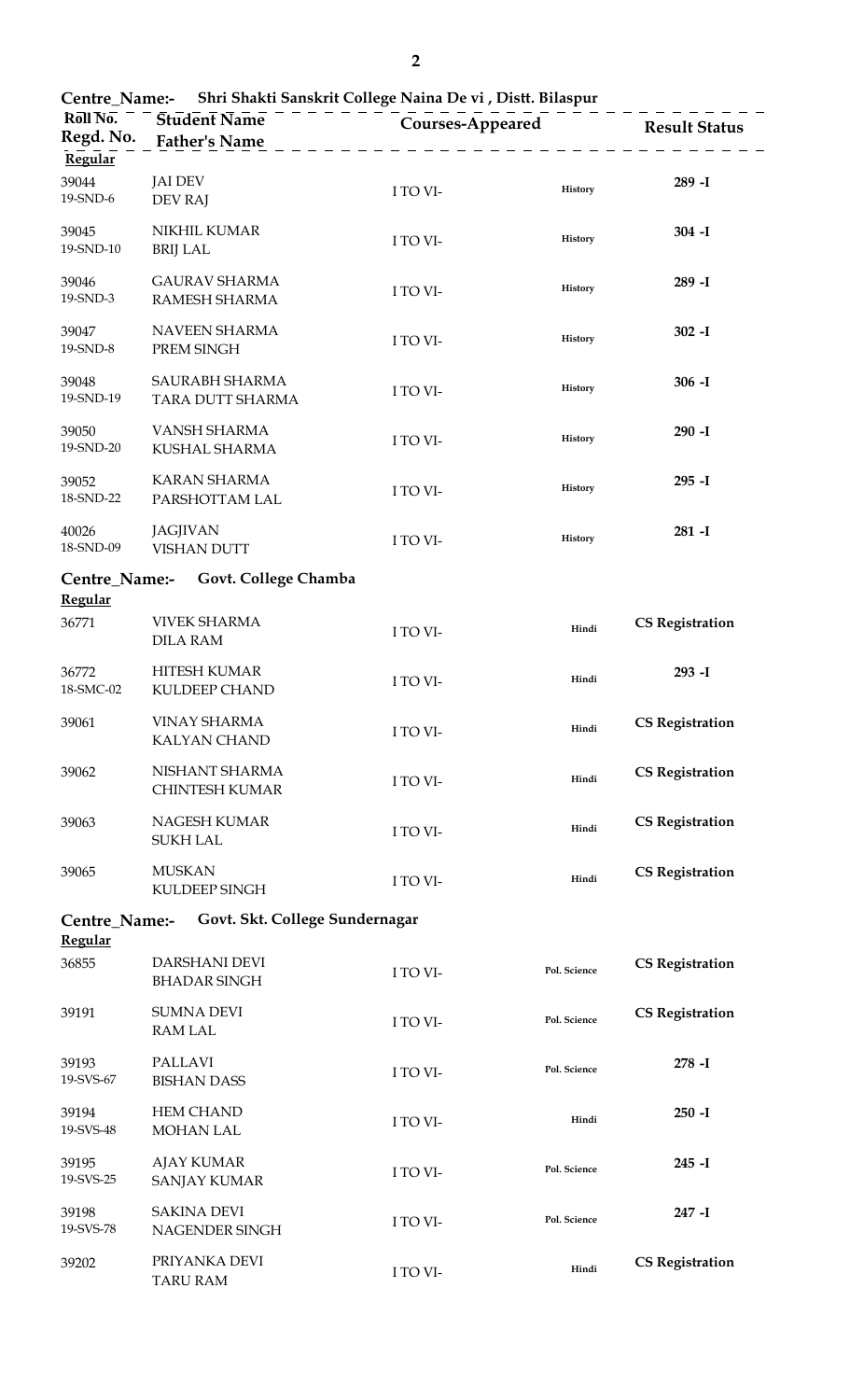| Govt. Skt. College Sundernagar<br><b>Centre_Name:-</b> |                                             |                                                          |              |                        |  |
|--------------------------------------------------------|---------------------------------------------|----------------------------------------------------------|--------------|------------------------|--|
| $R\overline{o}$ ll $\overline{No}$ .<br>Regd. No.      | Student Name<br><b>Father's Name</b>        | <b>Courses-Appeared</b><br><u> - - - - - - - - - - -</u> |              | <b>Result Status</b>   |  |
| Regular                                                |                                             |                                                          |              |                        |  |
| 39203<br>19-SVS-42                                     | <b>DEEPIKA</b><br><b>BASANT RAM</b>         | I TO VI-                                                 | Hindi        | $254 - I$              |  |
| 39204<br>19-SVS-84                                     | <b>SHEELA DEVI</b><br><b>RAMDEV</b>         | I TO VI-                                                 | Hindi        | $248 - I$              |  |
| 39205<br>19-SVS-59                                     | <b>KRITIKA CHAUHAN</b><br><b>LEKH RAJ</b>   | I TO VI-                                                 | Pol. Science | $248 - I$              |  |
| 39206                                                  | <b>SUNITA</b><br><b>ROSHAN LAL</b>          | I TO VI-                                                 | Pol. Science | <b>CS Registration</b> |  |
| 39207                                                  | POONAM KUMARI<br><b>JEET SINGH</b>          | I TO VI-                                                 | Pol. Science | <b>CS Registration</b> |  |
| 39208<br>19-SVS-96                                     | <b>SWATI</b><br>PITAMBER LAL                | I TO VI-                                                 | Pol. Science | $272 - I$              |  |
| 39210<br>19-SVS-69                                     | <b>PRIYA</b><br>NAROTTAM RAM                | I TO VI-                                                 | Pol. Science | $252 - I$              |  |
| 39211<br>19-SVS-38                                     | <b>BHAVNESHWARI</b><br><b>HEM SINGH</b>     | I TO VI-                                                 | Pol. Science | $257 - I$              |  |
| 39215<br>19-SVS-62                                     | <b>MANSI CHANDEL</b><br><b>DAULAT RAM</b>   | I TO VI-                                                 | Pol. Science | $253 - I$              |  |
| 39218<br>19-SVS-30                                     | <b>ANKIT</b><br>RAJPAL SHARMA               | I TO VI-                                                 | Pol. Science | $244 - I$              |  |
| 39219                                                  | VANDNA KUMARI<br><b>ASHOK KUMAR</b>         | I TO VI-                                                 | Pol. Science | <b>CS Registration</b> |  |
| 39221<br>19-SVS-49                                     | <b>ISHA</b><br><b>DEVI ROOP</b>             | I TO VI-                                                 | Hindi        | $250 - I$              |  |
| 39224<br>19-SVS-98                                     | <b>VINAY</b><br>MAHENDER SINGH              | I TO VI-                                                 | Hindi        | $244 - I$              |  |
| 39225<br>19-SVS-75                                     | ROHIT SHARMA<br><b>NAVEEN SHARMA</b>        | I TO VI-                                                 | Pol. Science | $240 - I$              |  |
| 39231                                                  | <b>KAVITRI DEVI</b><br><b>SANTOSH KUMAR</b> | I TO VI-                                                 | Pol. Science | <b>CS Registration</b> |  |
| 39234<br>19-SVS-91                                     | <b>SOMA DEVI</b><br>NARESH KUMAR            | I TO VI-                                                 | Pol. Science | $252 - I$              |  |
| 39236                                                  | <b>KUMARI KRITI</b><br><b>ASHOK KUMAR</b>   | I TO VI-                                                 | Hindi        | <b>CS Registration</b> |  |
| 39237                                                  | <b>SANJAY KUMAR</b><br><b>BAHADUR SINGH</b> | I TO VI-                                                 | Pol. Science | <b>CS Registration</b> |  |
| 39238                                                  | SHUBHAM SHARMA<br><b>SUNIL KUMAR</b>        | I TO VI-                                                 | Pol. Science | <b>CS Registration</b> |  |
| 39240<br>19-SVS-40                                     | <b>CHANCHALA DEVI</b><br>PRAKASH CHAND      | I TO VI-                                                 | Pol. Science | $247 - I$              |  |
| 39241<br>19-SVS-74                                     | <b>RIYA</b><br><b>NAROTAM</b>               | I TO VI-                                                 | Pol. Science | $250 - I$              |  |
| 39242<br>19-SVS-81                                     | <b>SARIKA</b><br><b>GYAN CHAND</b>          | I TO VI-                                                 | Pol. Science | $249 - I$              |  |
| 39243<br>10_SV/S_80                                    | <b>SIYA</b><br>VEMAL VIIMAD                 | I TO VI-                                                 | Pol. Science | $255 - I$              |  |

19-SVS-89 KEWAL KUMAR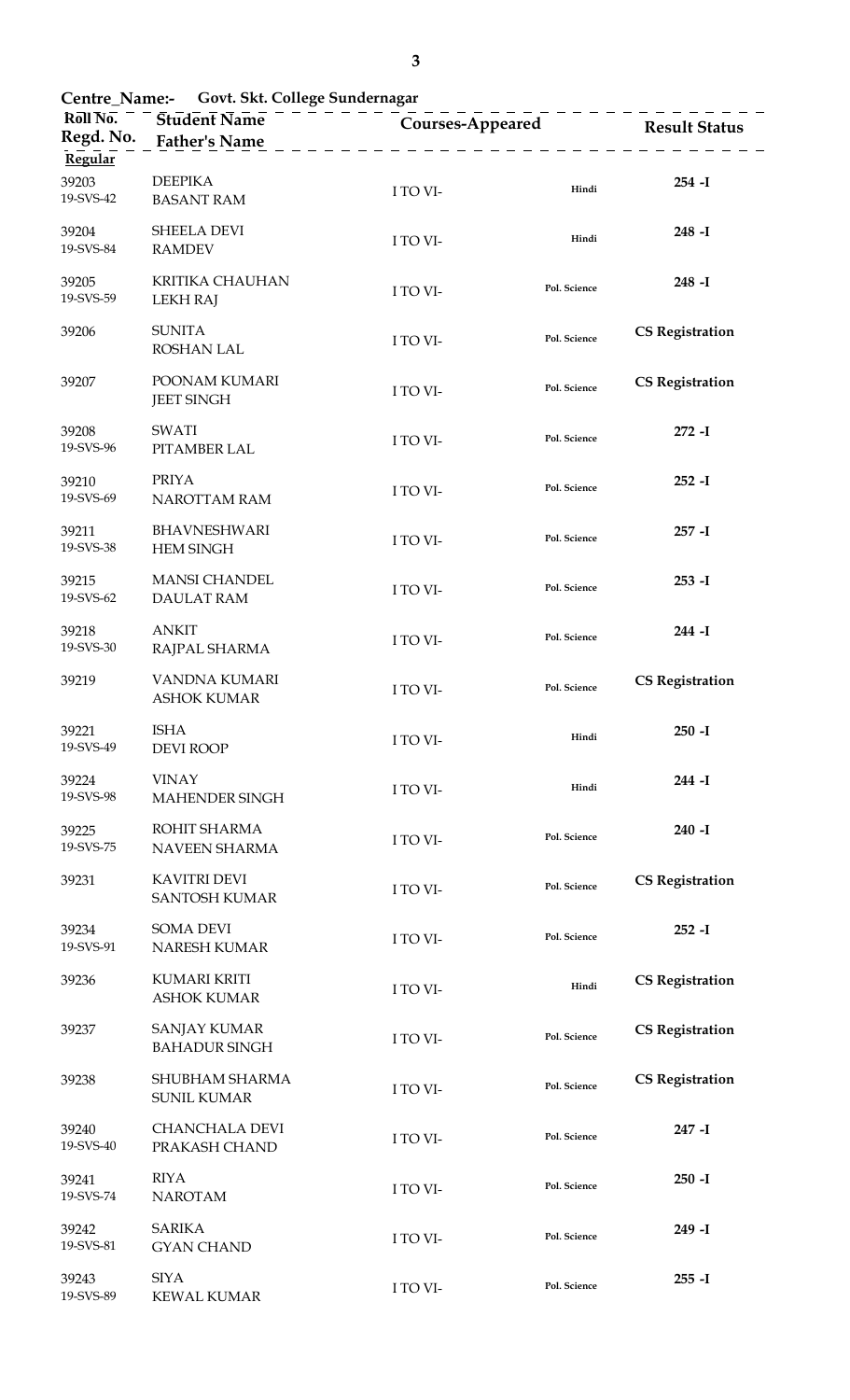| Govt. Skt. College Sundernagar<br>Centre Name:-   |                                               |          |                         |                        |  |
|---------------------------------------------------|-----------------------------------------------|----------|-------------------------|------------------------|--|
| $R\overline{o}$ ll $\overline{No}$ .<br>Regd. No. | <b>Student Name</b><br><b>Father's Name</b>   |          | <b>Courses-Appeared</b> |                        |  |
| Regular                                           |                                               |          |                         |                        |  |
| 39244<br>19-SVS-63                                | <b>NIKITA</b><br>YADAV SINGH                  | I TO VI- | Pol. Science            | $249 - I$              |  |
| 39245                                             | NEERAJ KUMAR<br><b>MANOHAR LAL</b>            | I TO VI- | Pol. Science            | <b>CS Registration</b> |  |
| 39247<br>19-SVS-57                                | <b>KARAN</b><br><b>ROOP LAL</b>               | I TO VI- | Hindi                   | $246 - I$              |  |
| 39254<br>19-SVS-101                               | YUV RAJ<br><b>PUSHAP RAJ</b>                  | I TO VI- | Pol. Science            | $250 - I$              |  |
| 39257                                             | MINAKSHI THAKUR<br><b>SITA RAM</b>            | I TO VI- | Pol. Science            | <b>CS Registration</b> |  |
| 39259                                             | OM DUTT<br><b>VED PRAKASH</b>                 | I TO VI- | Pol. Science            | <b>CS Registration</b> |  |
| 39260<br>19-SVS-94                                | <b>SUSHIL KUMAR</b><br><b>BHOPENDER PAL</b>   | I TO VI- | Pol. Science            | $241 - I$              |  |
| 39262                                             | RAHUL SHARMA<br><b>HEM CHAND</b>              | I TO VI- | Pol. Science            | <b>CS Registration</b> |  |
| 39263                                             | AABHAS SHARMA<br><b>DHRUV PRAHLAD</b>         | I TO VI- | Pol. Science            | <b>CS Registration</b> |  |
| 39264                                             | RAJENDER KUMAR<br><b>DIKKAM CHAND</b>         | I TO VI- | Pol. Science            | <b>CS Registration</b> |  |
| 39265                                             | <b>SEEMA THAKUR</b><br>PURAN CHAND            | I TO VI- | Pol. Science            | <b>CS Registration</b> |  |
| 39266<br>19-SVS-54                                | <b>KALPANA KUMARI</b><br><b>LAKSHMI CHAND</b> | I TO VI- | Hindi                   | $255 - I$              |  |
| 39267<br>19-SVS-85                                | <b>SHIVANI</b><br><b>KARAM SINGH</b>          | I TO VI- | Pol. Science            | 247 - I                |  |
| 39268                                             | <b>ASTHA</b><br>RAJU                          | I TO VI- | Pol. Science            | <b>CS Registration</b> |  |
| 39269                                             | POOJA KAUSHAL<br>PAWAN KUMAR                  | I TO VI- | Pol. Science            | <b>CS Registration</b> |  |
| 39270                                             | <b>JYOTSANA</b><br><b>VIPIN KUMAR</b>         | I TO VI- | Pol. Science            | <b>CS Registration</b> |  |
| 39271                                             | <b>RITIKA DEVI</b><br><b>HEM RAJ</b>          | I TO VI- | Pol. Science            | <b>CS Registration</b> |  |
| 39272                                             | <b>MUSKAN</b><br><b>SUBHASH</b>               | I TO VI- | Pol. Science            | <b>CS Registration</b> |  |
| 39276<br>19-SVS-33                                | <b>ARTI</b><br>PAWAN KUMAR                    | I TO VI- | Hindi                   | <b>RLA</b>             |  |
| 39277<br>19-SVS-93                                | <b>SUNNY SHARMA</b><br><b>PYARE LAL</b>       | I TO VI- | Hindi                   | 239 - II               |  |
| 39278<br>19-SVS-68                                | PANKAJ SHARMA<br>DEVINDER SHARMA              | I TO VI- | Pol. Science            | $246 - I$              |  |
| 39279                                             | <b>VANITA</b><br><b>ROSHAN LAL</b>            | I TO VI- | Hindi                   | <b>CS Registration</b> |  |
| 39280                                             | <b>DIVYA BALA</b><br><b>SUKH RAM</b>          | I TO VI- | Pol. Science            | <b>CS Registration</b> |  |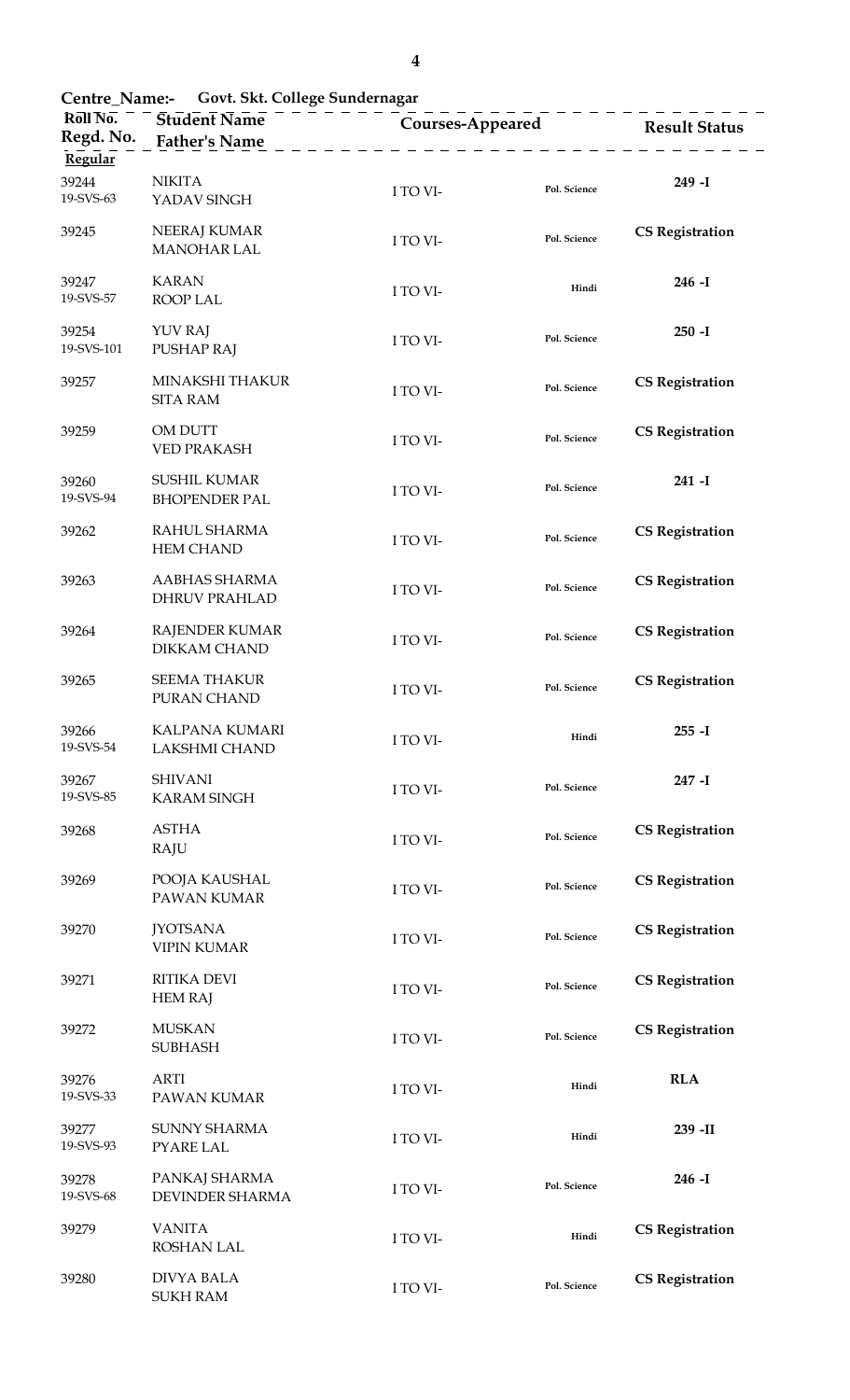| Roll No.<br>Regd. No.<br>Regular     | Student Name <sup>-</sup><br><b>Father's Name</b> |          | - - - - - - - - - - - - - - - - -<br><b>Courses-Appeared</b> | <b>Result Status</b>   |  |
|--------------------------------------|---------------------------------------------------|----------|--------------------------------------------------------------|------------------------|--|
| 39281<br>19-SVS-46                   | <b>HARSH PRASAD</b><br>NIMBODHRI PRASAD           | I TO VI- | Pol. Science                                                 | $251 - I$              |  |
| 39282<br>19-SVS-80                   | SANJANA DHIMAN<br><b>GHANSHYAM</b>                | I TO VI- | Pol. Science                                                 | $250 - I$              |  |
| 39283<br>19-SVS-96                   | <b>ROSHAN LAL</b><br><b>PRAKASH</b>               | I TO VI- | Pol. Science                                                 | $248 - I$              |  |
| 39284                                | <b>TIRTH RAM</b><br><b>SHANKAR DASS</b>           | I TO VI- | Pol. Science                                                 | <b>CS Registration</b> |  |
| 39287                                | <b>MEGHNA NEGI</b><br><b>HEERA SINGH</b>          | I TO VI- | Pol. Science                                                 | <b>CS Registration</b> |  |
| 39288<br>19-SVS-100                  | YAMUNA CHAUHAN<br><b>KUNDAN LAL</b>               | I TO VI- | Pol. Science                                                 | 249 - I                |  |
| 39289                                | <b>HIMANI THAKUR</b><br>PESH RAJ                  | I TO VI- | Pol. Science                                                 | <b>CS Registration</b> |  |
| 39292<br>19-SVS-32                   | <b>ANSHUL KUMAR</b><br><b>KRISHAN LAL</b>         | I TO VI- | Hindi                                                        | $276 - I$              |  |
| 39295<br>19-SVS-52                   | <b>KALPNA</b><br>CHHOTU RAM                       | I TO VI- | Pol. Science                                                 | $257 - I$              |  |
| 39296<br>19-SVS-53                   | <b>KALPANA</b><br><b>KHIMA RAM</b>                | I TO VI- | Pol. Science                                                 | 249 - I                |  |
| 39299                                | SWATI<br><b>SANJEEV KUMAR</b>                     | I TO VI- | Pol. Science                                                 | <b>CS Registration</b> |  |
| 39302                                | SITA DEVI<br><b>NARPAT RAM</b>                    | I TO VI- | Pol. Science                                                 | <b>CS Registration</b> |  |
| 40082<br>18-LDA-20                   | VIKRAM SHARMA<br><b>HARI SINGH</b>                | I TO VI- | Pol. Science                                                 | 209 -II                |  |
| 40084<br>18-LDA-16                   | VANITA KUMARI<br><b>RATTAN LAL</b>                | I TO VI- | Pol. Science                                                 | 193 - III              |  |
| Centre_Name:-                        | Nehru Govt. Sanskrit College Phagli, Shimla-4     |          |                                                              |                        |  |
| <b>Regular</b><br>39311<br>19-NSC-21 | ABHISHEK SHARMA<br>RAJINDER SHARMA                | I TO VI- | History                                                      | $316 - I$              |  |
| 39312<br>19-NSC-38                   | NIKHIL SHARMA<br>CHANDER MOHAN SHARMA             | I TO VI- | History                                                      | $250 - I$              |  |
| 39313<br>20-NSC-20                   | <b>ABHISHEK</b><br><b>VED PRAKASH</b>             | I TO VI- | History                                                      | $235 - II$             |  |
| 39314<br>19-NSC-39                   | VINAYAK SHARMA<br>RAJENDER SHARMA                 | I TO VI- | History                                                      | 249 - I                |  |
| 39315<br>19-NSC-24                   | <b>DIKSHANT</b><br><b>LALIT CHANDER MOHAN</b>     | I TO VI- | History                                                      | $266 - I$              |  |
| 39316<br>19-NSC-33                   | ROHIT SHARMA<br><b>BALDEV SHARMA</b>              | I TO VI- | History                                                      | 237 - II               |  |
| 39317<br>19-NSC-31                   | RAVINDER KUMAR<br><b>NAIN SINGH</b>               | I TO VI- | History                                                      | $290 - I$              |  |
| 39318<br>19-NSC-25                   | <b>HARSH KUMAR</b><br><b>BAL KRISHAN</b>          | I TO VI- | History                                                      | $251 - I$              |  |

**Centre\_Name:- Govt. Skt. College Sundernagar**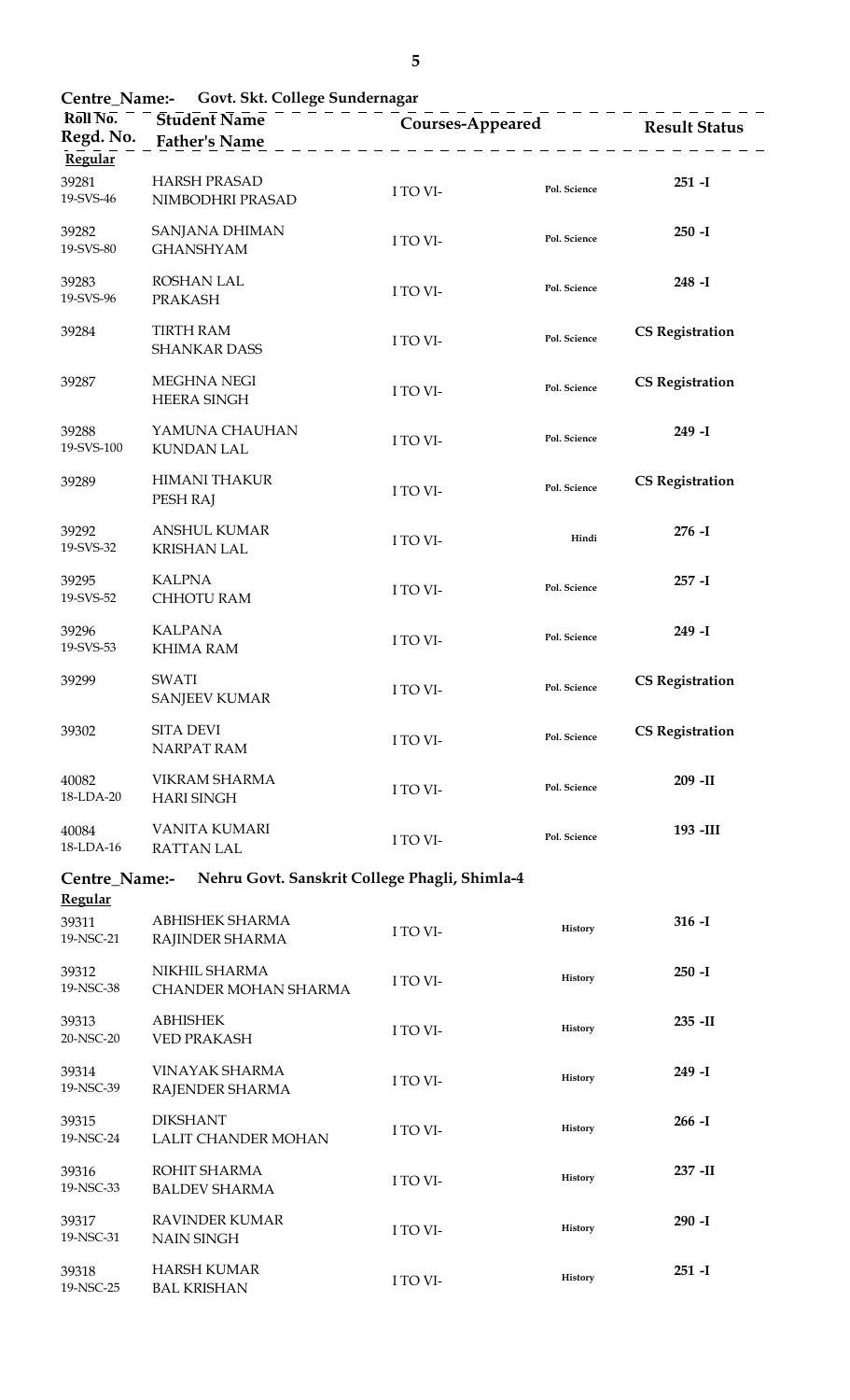| Centre_Name:- Nehru Govt. Sanskrit College Phagli, Shimla-4 |                                             |          |                         |                        |  |
|-------------------------------------------------------------|---------------------------------------------|----------|-------------------------|------------------------|--|
| Roll No.<br>Regd. No.<br>Regular                            | <b>Student Name</b><br><b>Father's Name</b> |          | <b>Courses-Appeared</b> | <b>Result Status</b>   |  |
| 39319<br>19-NSC-36                                          | <b>MANISH KUMAR</b><br><b>MOHAN LAL</b>     | I TO VI- | History                 | 235 - II               |  |
| 39320<br>19-NSC-32                                          | ROHIT KUMAR<br><b>BHAG PRASAD</b>           | I TO VI- | History                 | 234 -II                |  |
| 39322<br>19-NSC-34                                          | ROHIT SHARMA<br><b>RAJESH KUMAR</b>         | I TO VI- | History                 | $271 - I$              |  |
| 39323<br>19-NSC-35                                          | <b>JANAK RAJ</b><br><b>GUDDU RAM</b>        | I TO VI- | History                 | $258 - I$              |  |
| 39324<br>19-NSC-29                                          | PRIYA SHUKLA<br><b>MAST RAM</b>             | I TO VI- | History                 | $312 - I$              |  |
| 39326<br>19-NSC-30                                          | <b>RACHNA</b><br><b>SURENDER</b>            | I TO VI- | History                 | $319 - I$              |  |
| 39328<br>19-NSC-27                                          | <b>MAHIMA VERMA</b><br><b>MANOHAR LAL</b>   | I TO VI- | History                 | $324 - I$              |  |
| 39329<br>19-NSC-22                                          | <b>BARKHA</b><br><b>UDAY SINGH</b>          | I TO VI- | History                 | $328 - I$              |  |
| 39331<br>19-NSC-37                                          | MUSKAN SHARMA<br>AMOLAK RAM SHARMA          | I TO VI- | History                 | $322 - I$              |  |
| Centre_Name:-<br>Regular                                    | Govt. College Seema                         |          |                         |                        |  |
| 37036<br>18-SVT-18                                          | <b>DEEPSHIKHA</b><br><b>SHAMSHER SINGH</b>  | I TO VI- | Pol. Science            | <b>RLL</b>             |  |
| 37531<br>17-SVT-03                                          | <b>RITIK SHARMA</b><br><b>SURJAN SINGH</b>  | I TO VI- | Hindi                   | 233 - II               |  |
| 39341<br>19-SVT-28                                          | PRITI<br>NARAYAN SINGH                      | I TO VI- | Pol. Science            | $306 - I$              |  |
| 39342                                                       | <b>ANU</b><br><b>SEWAK RAM</b>              | I TO VI- | Hindi                   | <b>CS Registration</b> |  |
| 39344<br>19-SVT-30                                          | RADHIKA RAHI<br><b>BUDHRAM</b>              | I TO VI- | Hindi                   | $315 - I$              |  |
| 39345<br>19-SVT-14                                          | <b>AMISH</b><br><b>ATTAR SINGH</b>          | I TO VI- | Hindi                   | 297 - I                |  |
| 39346                                                       | <b>ATUL NAHATA</b><br>PRITHVI RAJ           | I TO VI- | Pol. Science            | <b>CS Registration</b> |  |
| 39347<br>19-SVT-27                                          | <b>NEHA</b><br>PADAM DASS                   | I TO VI- | Pol. Science            | $317 - I$              |  |
| 39349<br>19-SVT-29                                          | <b>PRIYANKA</b><br><b>CHOTTE LAL</b>        | I TO VI- | Pol. Science            | $316 - I$              |  |
| 39350<br>19-SVT-36                                          | <b>SMRITI ROKHA</b><br><b>JAGDISH</b>       | I TO VI- | Pol. Science            | 349 - I                |  |
| 39351<br>19-SVT-13                                          | <b>AKSHAY KUMAR</b><br><b>SUKH DEV</b>      | I TO VI- | Hindi                   | $320 - I$              |  |
| 39352<br>19-SVT-24                                          | <b>MANJU KUMARI</b><br><b>MILA RAM</b>      | I TO VI- | Hindi                   | $316 - I$              |  |
| 39353<br>19-SVT-31                                          | <b>RAJESH KUMAR</b><br><b>SOHAN LAL</b>     | I TO VI- | Pol. Science            | $319 - I$              |  |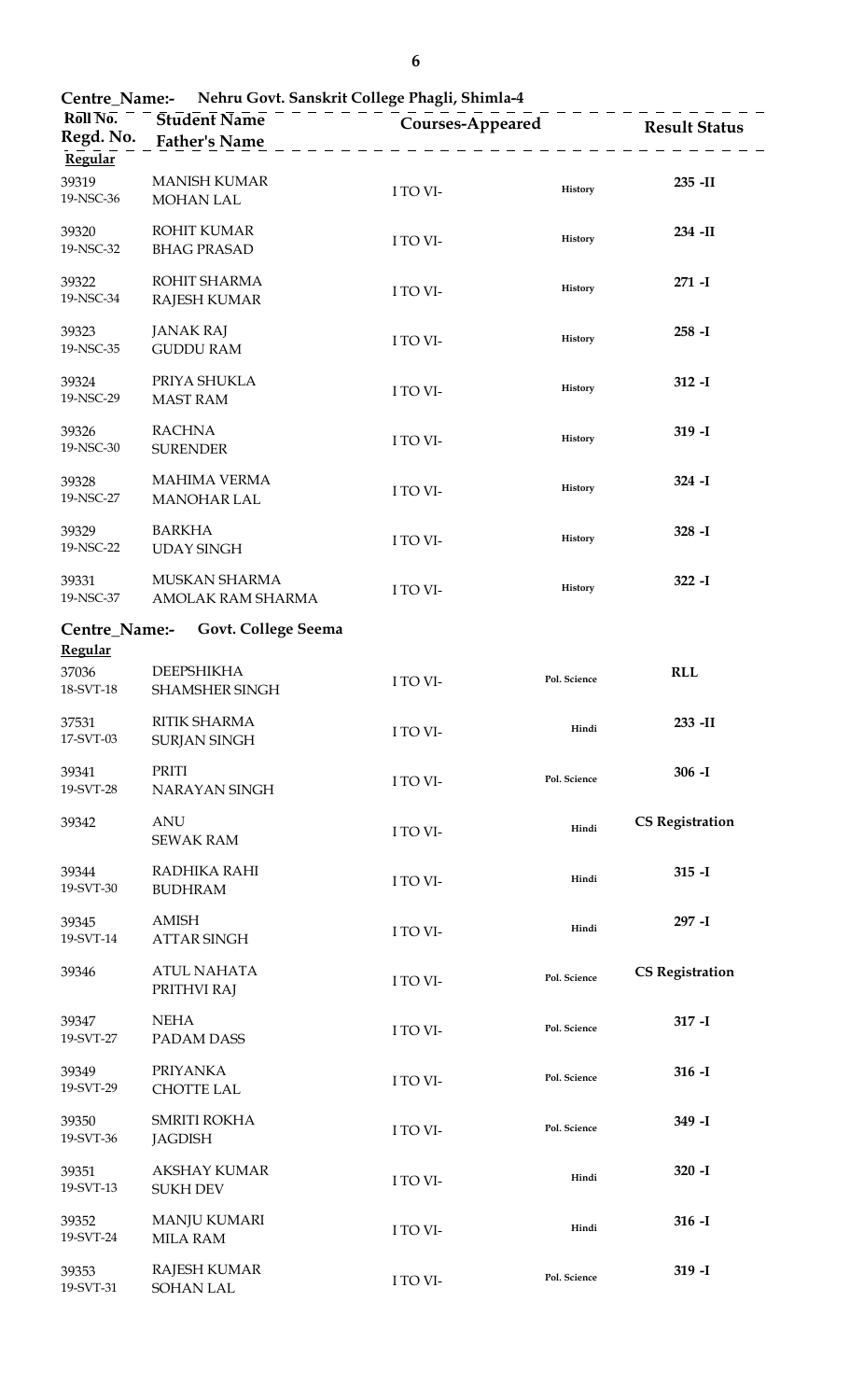| Roll No.<br>Regd. No.<br>Regular | Centre_Name:- Govt. College Seema<br>Student Name<br><b>Father's Name</b> | Courses-Appeared                                              |              | <b>Result Status</b>   |
|----------------------------------|---------------------------------------------------------------------------|---------------------------------------------------------------|--------------|------------------------|
| 39354<br>19-SVT-16               | <b>ANKIT</b><br><b>KEDAR SINGH</b>                                        | I TO VI-                                                      | Pol. Science | $307 - I$              |
| 39355<br>19-SVT-15               | <b>ANKIT</b><br><b>CHAIN RAM</b>                                          | I TO VI-                                                      | Hindi        | $306 - I$              |
| 39356<br>19-SVT-26               | <b>MUNESH</b><br><b>SHISHI RAM</b>                                        | I TO VI-                                                      | Hindi        | $318 - I$              |
| 39357<br>19-SVT-25               | <b>MONIKA</b><br><b>JAI LAL</b>                                           | I TO VI-                                                      | Pol. Science | $359 - I$              |
| 39358<br>19-SVT-34               | <b>SALONI</b><br><b>KESRI NAND</b>                                        | I TO VI-                                                      | Pol. Science | $350 - I$              |
| 39359<br>19-SVT-32               | <b>RISHIKA</b><br><b>BISHAN LAL</b>                                       | I TO VI-                                                      | Pol. Science | $338 - I$              |
| 39360<br>19-SVT-35               | <b>SARITA</b><br><b>SHIV RAM</b>                                          | I TO VI-                                                      | Hindi        | $305 - I$              |
| 39361<br>19-SVT-17               | <b>ANKITA</b><br><b>SEETA RAM</b>                                         | I TO VI-                                                      | Hindi        | $307 - I$              |
| 39362<br>19-SVT-21               | <b>BRIDULA KUMARI</b><br><b>SADH RAM</b>                                  | I TO VI-                                                      | Hindi        | $309 - I$              |
| 39363<br>19-SVT-20               | <b>AVISHA BANTA</b><br><b>SURESH BANTA</b>                                | I TO VI-                                                      | Hindi        | $330 - I$              |
| 39364<br>19-SVT-22               | KALPANA KUMARI<br><b>MEHAR CHAND</b>                                      | I TO VI-                                                      | Hindi        | $306 - I$              |
| 39365<br>19-SVT-23               | <b>KRITIKA LABRAN</b><br><b>MAAN SINGH</b>                                | I TO VI-                                                      | Pol. Science | $311 - I$              |
| Centre_Name:-<br><b>Regular</b>  |                                                                           | S. D. Adarsh Sanskrit College Doghi, Teh.-Bangana, Distt. Una |              |                        |
| 39561                            | <b>SEJAL</b><br>PAWAN KUMAR                                               | I TO VI-                                                      | Hindi        | <b>CS Registration</b> |
| 39562                            | <b>PRIYANKA</b><br>RAJINDER KUMAR                                         | I TO VI-                                                      | Hindi        | <b>CS Registration</b> |
| 39563                            | SHEETAL PARMAR<br><b>SANTOSH KUMAR</b>                                    | I TO VI-                                                      | Hindi        | <b>CS Registration</b> |
| 39564                            | KANIKA JAMWAL<br>PAWAN KUMAR                                              | I TO VI-                                                      | Hindi        | <b>CS Registration</b> |
| 39565                            | POONAM DEVI<br><b>ASHOK KUMAR</b>                                         | I TO VI-                                                      | Hindi        | <b>CS Registration</b> |
| 39568                            | <b>DIYA</b><br><b>MANJEET SINGH</b>                                       | I TO VI-                                                      | Hindi        | <b>CS Registration</b> |
| 39569                            | <b>ANAMIKA</b><br><b>JEEVAN KUMAR</b>                                     | I TO VI-                                                      | Hindi        | <b>CS Registration</b> |
|                                  |                                                                           |                                                               |              |                        |

**CS Registration** I TO VI- **Hindi**

39574 MAMTA

BALKISHAN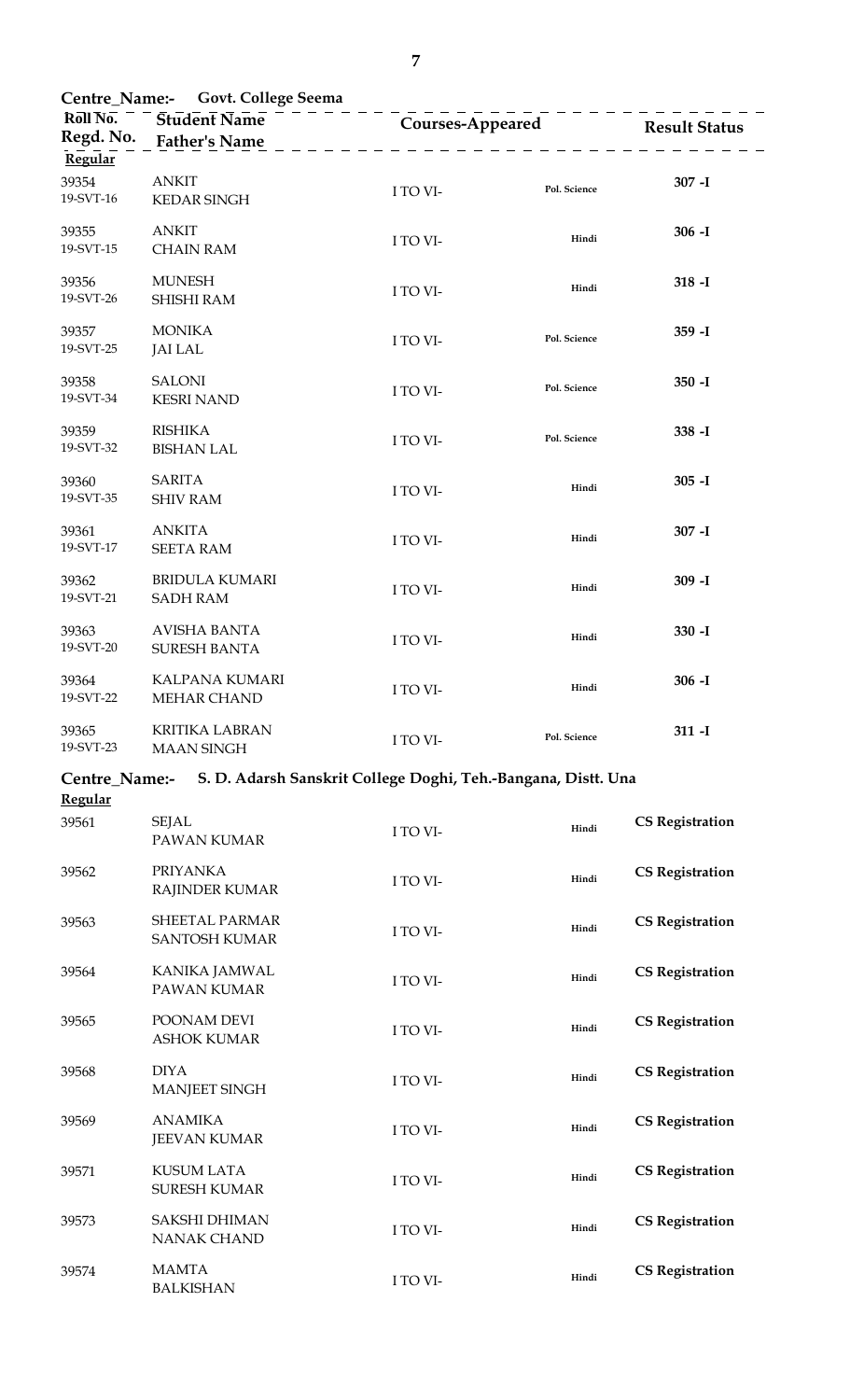| Centre_Name:- S. D. Adarsh Sanskrit College Doghi, Teh.-Bangana, Distt. Una |                                              |                                                          |              |                        |  |
|-----------------------------------------------------------------------------|----------------------------------------------|----------------------------------------------------------|--------------|------------------------|--|
| Roll No.<br>Regd. No.                                                       | Student Name<br><b>Father's Name</b>         | <b>Courses-Appeared</b><br><u> 2 2 2 2 2 2 2 2 2 2 2</u> |              | <b>Result Status</b>   |  |
| Regular<br>39576                                                            | <b>RUCHI</b><br><b>ASHOK KUMAR</b>           | I TO VI-                                                 | Hindi        | <b>CS Registration</b> |  |
| 39578                                                                       | <b>SHWETA</b><br><b>RAJAN KUMAR</b>          | I TO VI-                                                 | Hindi        | <b>CS Registration</b> |  |
| 39579                                                                       | ABHAY SHARMA<br>ASHOK KUMAR SHARMA           | I TO VI-                                                 | Hindi        | <b>CS Registration</b> |  |
| 39580                                                                       | DHARUV SHARMA<br><b>DESH RAJ</b>             | I TO VI-                                                 | Hindi        | <b>CS Registration</b> |  |
| 39583                                                                       | RISHABH SHARMA<br><b>RAJ KUMAR</b>           | I TO VI-                                                 | Hindi        | <b>CS Registration</b> |  |
| 39584                                                                       | SHAURYA BHAV<br><b>BHUPENDER SINGH</b>       | I TO VI-                                                 | Hindi        | <b>CS Registration</b> |  |
| 39587                                                                       | <b>ABHISHEK KUMAR</b><br><b>JOGINDER PAL</b> | I TO VI-                                                 | Hindi        | <b>CS Registration</b> |  |
| 39589                                                                       | ARMAN SHARMA<br>KAMLESH KUMAR                | I TO VI-                                                 | Hindi        | <b>CS Registration</b> |  |
| 39592<br>18-SCD-18                                                          | <b>GOURAV SHARMA</b><br>MILAP CHAND          | I TO VI-                                                 | Hindi        | $330 - I$              |  |
| Centre_Name:-<br>Regular                                                    | Govt. Skt. College Nahan                     |                                                          |              |                        |  |
| 39426<br>19-GKN-34                                                          | <b>PREETI</b><br><b>DHANVEER SINGH</b>       | I TO VI-                                                 | Pol. Science | $304 - I$              |  |
| 39427<br>19-GKN-30                                                          | <b>NITIKA</b><br><b>RAJ MOHAN</b>            | I TO VI-                                                 | Pol. Science | $296 - I$              |  |
| 39428<br>19-GKN-17                                                          | <b>ARVIND</b><br><b>DINESH KUMAR</b>         | I TO VI-                                                 | Pol. Science | $292 - I$              |  |
| 39429<br>19-GKN-22                                                          | HUNNY SHARMA<br><b>SANDEEP KUMAR</b>         | I TO VI-                                                 | Pol. Science | $296 - I$              |  |
| 39430<br>19-GKN-32                                                          | PANKIT SHARMA<br>CHANDERMANI                 | I TO VI-                                                 | Pol. Science | $304 - I$              |  |
| 39431<br>19-GKN-63                                                          | <b>AMIT KANYAL</b><br><b>KAPIL KANYAL</b>    | I TO VI-                                                 | Hindi        | $308 - I$              |  |
| 39432<br>19-GKN-24                                                          | KHUSHI SHARMA<br><b>RAM KUMAR</b>            | I TO VI-                                                 | Hindi        | $345 - I$              |  |
| 39433<br>19-GKN-14                                                          | <b>ANJALI</b><br><b>HARICHAND</b>            | I TO VI-                                                 | Pol. Science | $315 - I$              |  |
| 39434<br>19-GKN-15                                                          | <b>ANJANA</b><br><b>UDAY RAM</b>             | I TO VI-                                                 | Hindi        | $320 - I$              |  |
| 39435<br>19-GKN-12                                                          | <b>AKANKSHA</b><br>RAJENDER PRAKASH          | I TO VI-                                                 | Hindi        | $337 - I$              |  |
| 39436<br>19-GKN-36                                                          | <b>RAHUL</b><br>KULDEEP SINGH                | I TO VI-                                                 | Pol. Science | $305 - I$              |  |
| 39437                                                                       | <b>MINAKSHI</b><br><b>DURGA RAM</b>          | I TO VI-                                                 | Hindi        | <b>CS Registration</b> |  |
| 39438<br>19-GKN-46                                                          | SURYA PRABHAKAR SHARMA<br>VIDYA DUTT SHARMA  | I TO VI-                                                 | Pol. Science | $293 - I$              |  |

**8**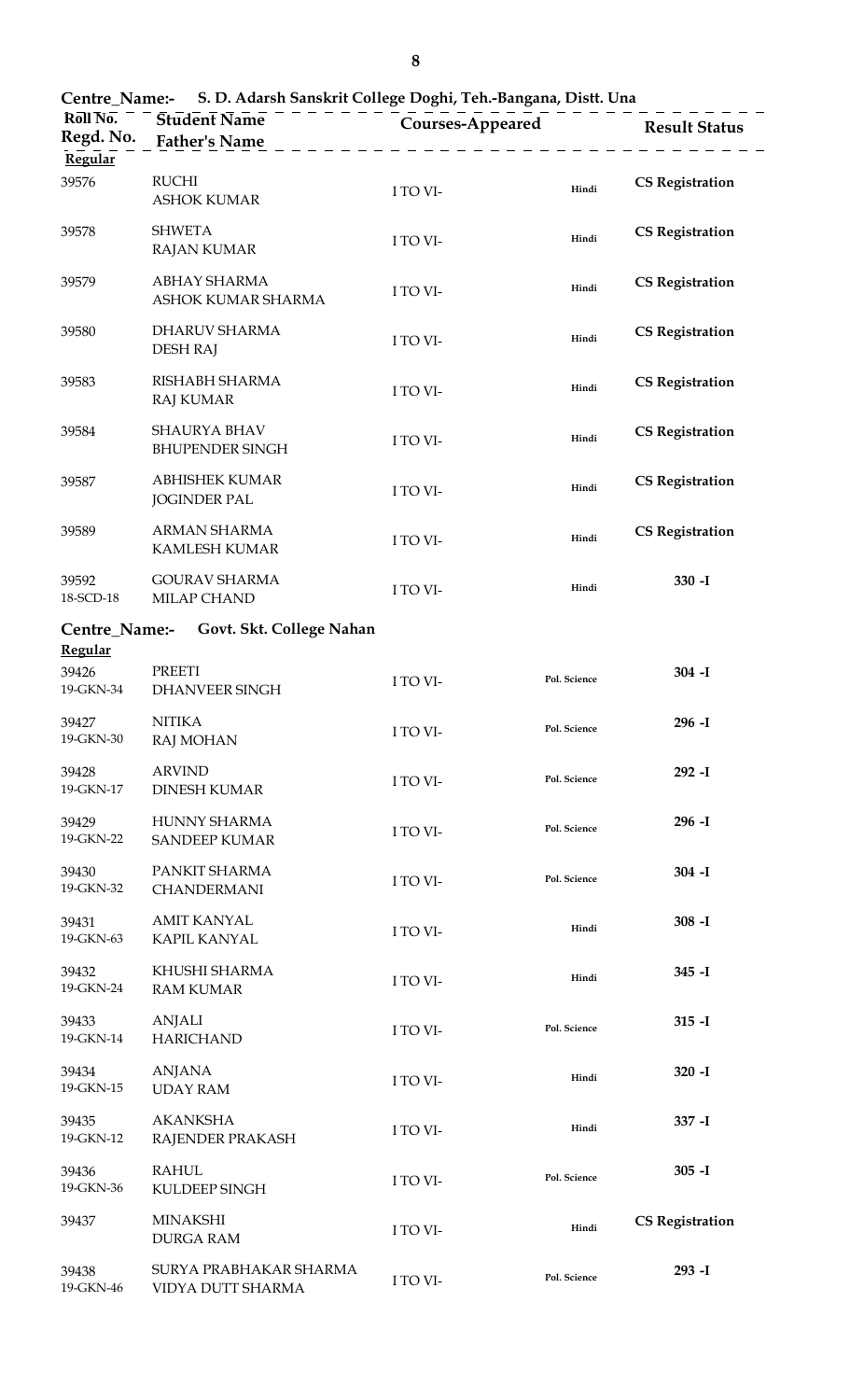**Centre\_Name:- Govt. Skt. College Nahan**

| Roll No.<br>Regd. No.         | - - - - - -<br><b>Student Name</b><br><b>Father's Name</b> | <b>Courses-Appeared</b> |              | <b>Result Status</b>   |
|-------------------------------|------------------------------------------------------------|-------------------------|--------------|------------------------|
| Regular<br>39439<br>19-GKN-11 | AAKANKSHA SHARMA<br><b>JAI DUTT</b>                        | I TO VI-                | Hindi        | $318 - I$              |
| 39440<br>19-GKN-40            | <b>SAKSHI</b><br>VIRENDER SINGH                            | I TO VI-                | Pol. Science | $287 - I$              |
| 39441                         | <b>AMIT</b><br>VIRENDER SINGH                              | I TO VI-                | Pol. Science | <b>CS Registration</b> |
| 39442<br>19-GKN-34            | <b>PRAVESH</b><br><b>KANTI RAM</b>                         | I TO VI-                | Pol. Science | $288 - I$              |
| 39443<br>19-GKN-29            | NIDHI SHARMA<br><b>BHAG SINGH</b>                          | I TO VI-                | Pol. Science | $302 - I$              |
| 39444<br>19-GKN-45            | <b>SURAJ MEHTA</b><br><b>RAJESH KUMAR</b>                  | I TO VI-                | Pol. Science | $287 - I$              |
| 39445<br>19-GKN-19            | <b>DAMINI</b><br><b>KHEM CHAND</b>                         | I TO VI-                | Hindi        | 291 - I                |
| 39446<br>19-GKN-41            | SANDEEP SHARMA<br><b>HEERA SINGH</b>                       | I TO VI-                | Hindi        | $306 - I$              |
| 39447<br>19-GKN-42            | SANJAY SHARMA<br><b>DAYA RAM</b>                           | I TO VI-                | Pol. Science | 289 - I                |
| 39448<br>19-GKN-33            | PRATYUSH SHARMA<br>OM PRAKASH                              | I TO VI-                | Hindi        | $322 - I$              |
| 39449<br>19-GKN-47            | <b>SWAROOP PARASHAR</b><br><b>CHAND RAM</b>                | I TO VI-                | Pol. Science | $302 - I$              |
| 39450<br>19-GKN-28            | NANDINI SHARMA<br><b>ASHOK KUMAR</b>                       | I TO VI-                | Hindi        | $319 - I$              |
| 39451<br>19-GKN-14            | SHIVANGI SHARMA<br>ABHILASH SHARMA                         | I TO VI-                | Hindi        | $331 - I$              |
| 39452<br>19-GKN-23            | <b>KARAN SINGH</b><br><b>KIRAN PAL</b>                     | I TO VI-                | Hindi        | $307 - I$              |
| 39453<br>19-GKN-20            | <b>GANESH SHARMA</b><br><b>GOVIND RAM</b>                  | I TO VI-                | Hindi        | $306 - I$              |
| 39456<br>19-GKN-18            | ASTHA KUMARI<br>PALA RAM                                   | I TO VI-                | Hindi        | $295 - I$              |
| 39457<br>19-GKN-31            | PANKAJ VERMA<br>RATTAN SINGH VERMA                         | I TO VI-                | Hindi        | $288 - I$              |
| 39459<br>19-GKN-25            | <b>MANJEETA</b><br><b>SURENDER KUMAR</b>                   | I TO VI-                | Hindi        | $303 - I$              |
| 39460<br>19-GKN-27            | <b>MOHIT</b><br><b>DEEP RAM</b>                            | I TO VI-                | Hindi        | 293 - I                |
| 39461<br>19-GKN-21            | HANIKA SHARMA<br><b>SHISHU PAL</b>                         | I TO VI-                | Hindi        | $272 - I$              |
| 39462<br>19-GKN-43            | <b>SANJEEV</b><br><b>LAL SINGH</b>                         | I TO VI-                | Hindi        | $295 - I$              |
| 39472                         | NAVDEEP SHARMA<br><b>RAJESH KUMAR</b>                      | I TO VI-                | Pol. Science | <b>CS Registration</b> |

**Centre\_Name:- Shri Sunaina Skt. College Swarghat Regular**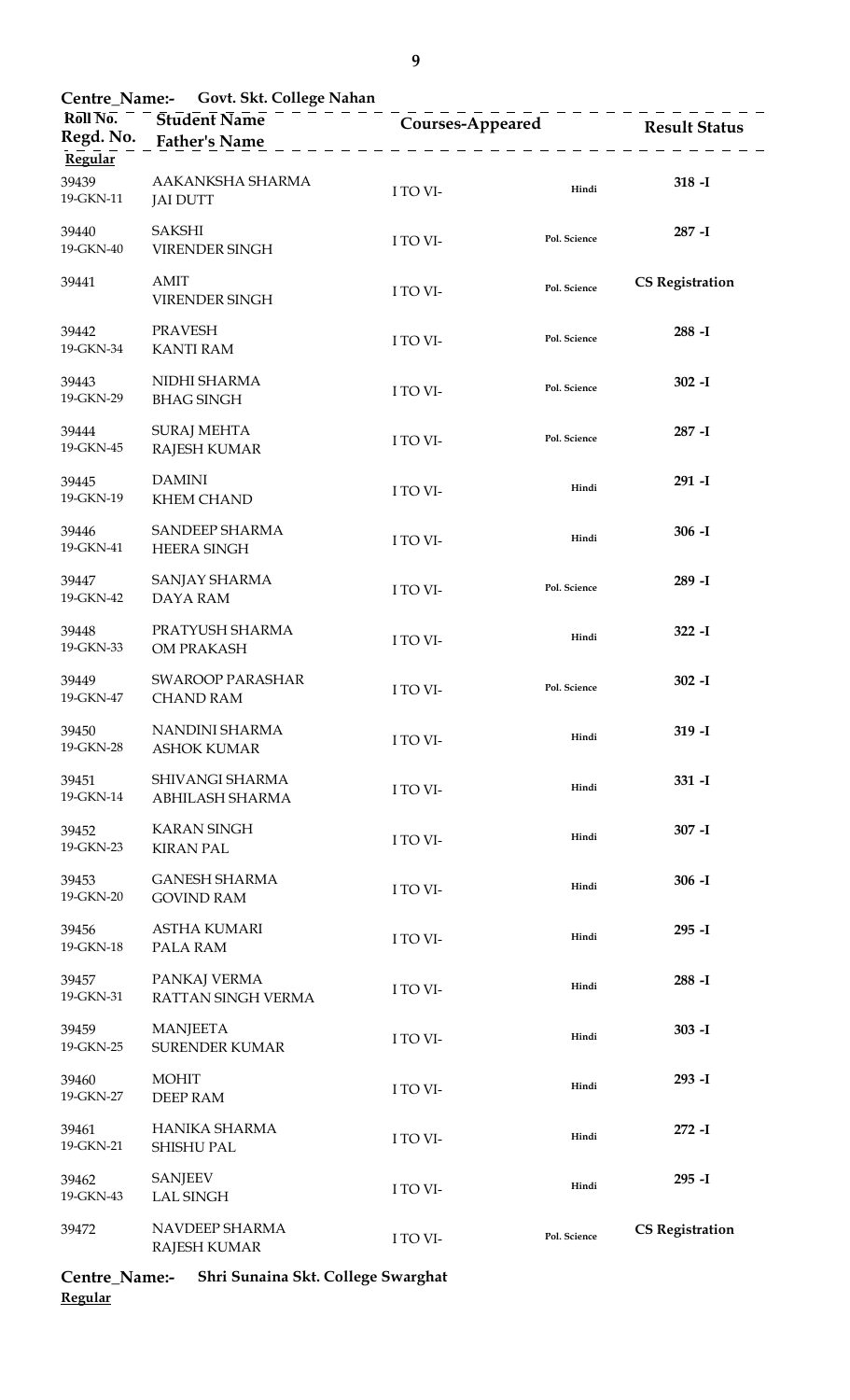|                               | Centre_Name:- Shri Sunaina Skt. College Swarghat |                                                                                |                                |                        |
|-------------------------------|--------------------------------------------------|--------------------------------------------------------------------------------|--------------------------------|------------------------|
| Roll No.<br>Regd. No.         | Student Name<br><b>Father's Name</b>             | _ _ _ _ _ _ _ _ _ _ _ _ _ _ _ _ _ _                                            | Courses-Appeared Result Status |                        |
| Regular<br>39545<br>19-SNS-14 | VIJENDER SINGH<br><b>VASU DEV</b>                | I TO VI-                                                                       | Pol. Science                   | $332 - I$              |
| 39546<br>19-SNS-2             | <b>ANJU DEVI</b><br><b>ROSHAN LAL</b>            | I TO VI-                                                                       | Pol. Science                   | $324 - I$              |
| 39547<br>19-SNS-4             | <b>CHAMAN LAL</b><br><b>MANOHAR LAL</b>          | I TO VI-                                                                       | Pol. Science                   | $336 - I$              |
| 39548                         | <b>ANKIT SHARMA</b>                              | I TO VI-                                                                       |                                | <b>CS Registration</b> |
| 39550<br>19-SNS-8             | <b>KAPIL DEV</b><br><b>SHYAM LAL</b>             | I TO VI-                                                                       | Pol. Science                   | $316 - I$              |
| 39551<br>19-SNS-11            | <b>SAPNA DEVI</b><br><b>BALBIR SINGH</b>         | I TO VI-                                                                       | Pol. Science                   | $316 - I$              |
| 39554<br>19-SNS-1             | <b>AMAN DEEP</b><br><b>SIKANDER</b>              | I TO VI-                                                                       | Pol. Science                   | $314 - I$              |
| 39555<br>19-SNS-15            | <b>VINAY SHARMA</b><br>OM PRAKASH                | I TO VI-                                                                       | Pol. Science                   | $328 - I$              |
| Centre_Name:-                 |                                                  | Govt. College Karsog, Distt. Mandi (H.P.)                                      |                                |                        |
| Regular<br>37282<br>18-PMA-07 | <b>CHANDAN LAL</b><br>LOK CHAND                  | I TO VI-                                                                       | Hindi                          | 204 - II               |
| 39621<br>19-UPVT-108          | <b>KUSUM</b><br><b>JAI SINGH</b>                 | I TO VI-                                                                       | Pol. Science                   | 228 - II               |
| 39622<br>19-UPVT-107          | <b>KISHOR KUMAR</b><br><b>BODH RAJ</b>           | I TO VI-                                                                       | Pol. Science                   | $280 - I$              |
| 39623<br>19-UPVT-106          | DEVASHISH SHARMA<br><b>HEM RAJ</b>               | I TO VI-                                                                       | Pol. Science                   | 184 -III               |
| 39625<br>19-UPVT-109          | NEHA SHARMA<br><b>KHEM RAJ</b>                   | I TO VI-                                                                       | Pol. Science                   | 192 -III               |
| Centre_Name:-                 |                                                  | Shri Saraswati Sanskrit Degree College Dangar, Tehsil Ghumarwin, Distt. Bilasp |                                |                        |
| <b>Regular</b><br>39001       | <b>ANMOL</b><br><b>MADAN LAL</b>                 | I TO VI-                                                                       | Hindi                          | <b>CS Registration</b> |
| 39002                         | <b>NIKHIL</b><br>PRABHU RAM                      | I TO VI-                                                                       | Hindi                          | <b>CS Registration</b> |
| 39003                         | SUBHAM SHARMA<br><b>SUNIL KUMAR</b>              | I TO VI-                                                                       | Hindi                          | <b>CS Registration</b> |
| 39004                         | <b>RAMAN</b><br>PYAR SINGH                       | I TO VI-                                                                       | Hindi                          | <b>CS Registration</b> |
| 39005                         | <b>KAVITA KUMARI</b><br>MEGH SINGH               | I TO VI-                                                                       | Hindi                          | <b>CS Registration</b> |
| 39006                         | <b>AVINASH SHARMA</b><br><b>RAKESHY KUMAR</b>    | I TO VI-                                                                       | Hindi                          | <b>CS Registration</b> |
| 39007                         | <b>SURYA GAUTAM</b><br>UTTAM CHAND               | I TO VI-                                                                       | Hindi                          | <b>CS Registration</b> |

**Centre\_Name:- Shri Vishwanath Sanskrit College, Chakmoh, Tehsil Barsar, Distt. Hamirpur (H.P. Regular**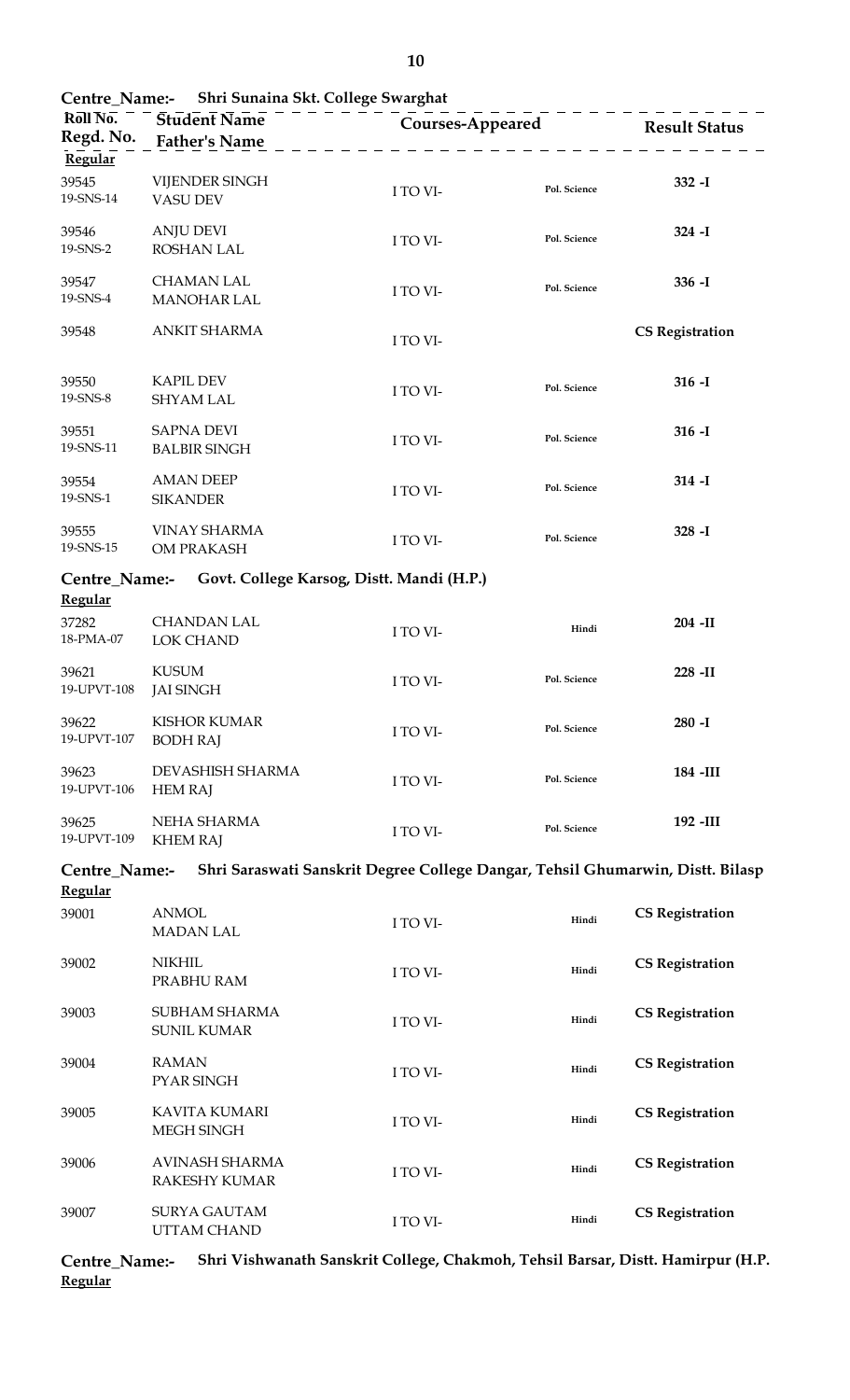| Shri Vishwanath Sanskrit College, Chakmoh, Tehsil Barsar, Distt. Hamirpur (H.P.<br><b>Centre_Name:-</b> |                                              |                                                 |         |                        |
|---------------------------------------------------------------------------------------------------------|----------------------------------------------|-------------------------------------------------|---------|------------------------|
| Roll No.<br>Regd. No.<br>Regular                                                                        | Student Name<br><b>Father's Name</b>         | <b>Courses-Appeared</b>                         |         | <b>Result Status</b>   |
| 39076                                                                                                   | <b>ABHISHEK KUMAR</b><br><b>MADAN LAL</b>    | I TO VI-                                        | History | <b>CS Registration</b> |
| 39077                                                                                                   | <b>ABHISHEK KUMAR</b><br><b>GIAN SINGH</b>   | I TO VI-                                        | History | <b>CS Registration</b> |
| 39080                                                                                                   | <b>PRIKSHIT</b><br><b>JAGDISH CHAND</b>      | I TO VI-                                        | History | <b>CS Registration</b> |
| 39083                                                                                                   | <b>SHAINA</b><br><b>VIJAY KUMAR</b>          | I TO VI-                                        | History | <b>CS Registration</b> |
| 39085                                                                                                   | <b>PANKAJ</b><br>ASHWANI KUMAR               | I TO VI-                                        | History | <b>CS Registration</b> |
| 39087                                                                                                   | <b>BHANU SHARMA</b><br>POSHAK DUTT           | I TO VI-                                        | History | <b>CS Registration</b> |
| 39088                                                                                                   | <b>VIJAY KUMAR</b><br><b>JAGDISH RAM</b>     | I TO VI-                                        | History | <b>CS Registration</b> |
| 39089                                                                                                   | <b>AKHIL KUMAR</b><br><b>KESHAV DUTT</b>     | I TO VI-                                        | History | <b>CS Registration</b> |
| 39090                                                                                                   | <b>VIVEK SHARMA</b><br><b>ASHOK KUMAR</b>    | I TO VI-                                        | History | <b>CS Registration</b> |
| 39092                                                                                                   | ABHISHEK SHARMA<br>SURENDER KUMAR            | I TO VI-                                        | History | <b>CS Registration</b> |
| Centre_Name:-                                                                                           |                                              | Govt. College Dharamshala, Distt. Kangra (H.P.) |         |                        |
| <b>Regular</b><br>39101<br>19-TSN-02                                                                    | <b>AMAN SHARMA</b><br><b>BABU RAM</b>        | I TO VI-                                        | Hindi   | 291 - I                |
| 39102<br>19-TSN-04                                                                                      | <b>ARVIND KUMAR</b><br><b>SANJEEV KUMAR</b>  | I TO VI-                                        | Hindi   | $309 - I$              |
| 39104<br>19-TSN-11                                                                                      | <b>RAGHAV DIXIT</b><br><b>RAVINDER KUMAR</b> | I TO VI-                                        | Hindi   | $320 - I$              |
| 39105<br>19-TSN-12                                                                                      | RAHUL CHAUHAN<br>DEEPAK KUMAR                | I TO VI-                                        | Hindi   | $296 - I$              |
| 39106<br>19-TSN-05                                                                                      | ASHISH KUMAR<br>VIRENDER KUMAR               | I TO VI-                                        | Hindi   | $288 - I$              |
| 39107<br>19-TSN-07                                                                                      | <b>KARAN KUMAR</b><br>SUBHASH KUMAR          | I TO VI-                                        | Hindi   | $313 - I$              |
| 39108<br>19-TSN-06                                                                                      | <b>ISHAAN BHARDWAJ</b><br><b>ANIL KUMAR</b>  | I TO VI-                                        | Hindi   | $311 - I$              |
| 39110<br>19-TSN-09                                                                                      | PRATYAKSH SHUKLA<br><b>ASHOK KUMAR</b>       | I TO VI-                                        | Hindi   | $314 - I$              |
| 39111<br>19-TSN-23                                                                                      | PANKAJ SHARMA<br>OM PARKASH                  | I TO VI-                                        | Hindi   | $308 - I$              |
| 39112<br>19-TSN-03                                                                                      | <b>ANKIT SHARMA</b><br>DAYANAND SHARMA       | I TO VI-                                        | Hindi   | $305 - I$              |
| 39113<br>19-TSN-13                                                                                      | RITIK SHARMA<br>PRAKASH CHAND                | I TO VI-                                        | Hindi   | $303 - I$              |
| 39116<br>19-TSN-01                                                                                      | ABHINAY SHARMA<br><b>VINOD SHARMA</b>        | I TO VI-                                        | Hindi   | $304 - I$              |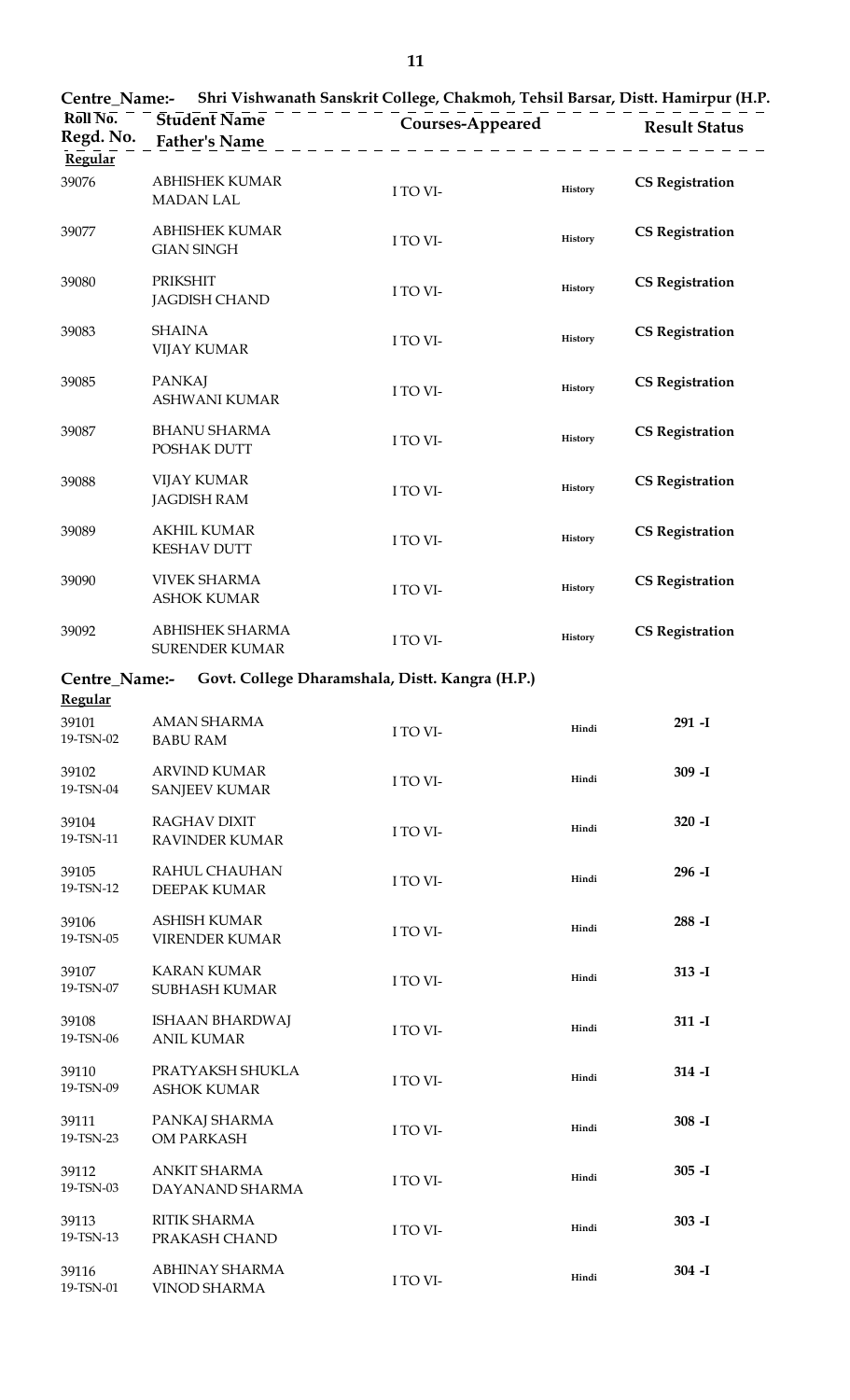|                                      | Centre_Name:- Govt. College Dharamshala, Distt. Kangra (H.P.) |                         |              |                        |
|--------------------------------------|---------------------------------------------------------------|-------------------------|--------------|------------------------|
| Roll No.<br>Regd. No.<br>Regular     | <b>Student Name</b><br><b>Father's Name</b>                   | <b>Courses-Appeared</b> |              | <b>Result Status</b>   |
| 39117<br>19-TSN-08                   | NIKHIL SHARMA<br>PAWAN KUMAR                                  | I TO VI-                | Hindi        | $305 - I$              |
| 39118<br>19-TSN-10                   | PRIYANSH SHARMA<br>MADHUSUDAN SHARMA                          | I TO VI-                | Hindi        | $308 - I$              |
| 39119<br>19-TSN-14                   | <b>VIKAS SHARMA</b><br>HARI RAM SHARMA                        | I TO VI-                | Hindi        | $318 - I$              |
| 39121<br>19-TSN-28                   | <b>TINKAL</b><br><b>CHAMAN SINGH</b>                          | I TO VI-                | Hindi        | $309 - I$              |
| 39122<br>19-TSN-20                   | <b>ROHIT KUMAR</b><br><b>CHUNI LAL</b>                        | I TO VI-                | Hindi        | $304 - I$              |
| 39597                                | CHAITANYA CHARAN DAS<br>SHIVANAND DAS                         | I TO VI-                | Hindi        | <b>RLL</b>             |
| 39631                                | <b>KASHISH THAKUR</b><br><b>RAMESH KUMAR</b>                  | I TO VI-                | History      | <b>CS Registration</b> |
| 39632<br>19-MSJ-02                   | <b>ANUJ SHARMA</b><br><b>SANJEEV KUMAR</b>                    | I TO VI-                | History      | $246 - I$              |
| 39633<br>19-MSJ-01                   | <b>AKSHAY KUMAR</b><br>PANCHAM CHAND                          | I TO VI-                | History      | $259 - I$              |
| 39634                                | <b>GAGANDEEP SHARMA</b><br><b>RAJESH KUMAR</b>                | I TO VI-                | History      | <b>CS Registration</b> |
| 40067<br>18-TSN-07                   | <b>TARUN SHARMA</b><br><b>JEEWAN KUMAR</b>                    | I TO VI-                | Hindi        | $273 - I$              |
| 40071<br>18-TSN-03                   | LOVESH SHARMA<br><b>KEWAL RAM</b>                             | I TO VI-                | Hindi        | $212$ -II              |
| 40073<br>18-TSN-08                   | KUNAL SHARMA<br><b>RAJEEV SHARMA</b>                          | I TO VI-                | Hindi        | $214$ -II              |
| 40074<br>18-TSN-25                   | <b>ANANYA PANDIT</b><br><b>RAJNEESH</b>                       | I TO VI-                | Hindi        | $211 - H$              |
| 40076<br>18-TSN-24                   | <b>RAKESH</b><br><b>KARTAR CHAND</b>                          | I TO VI-                | Hindi        | $227 - H$              |
| Centre_Name:-                        | Govt. College Kullu, Distt. Kullu (H.P.)                      |                         |              |                        |
| <b>Regular</b><br>36862<br>18-LDA-26 | <b>DIKSHIT</b><br>OM PRAKASH                                  | I TO VI-                | Pol. Science | $216$ -II              |
| 39131                                | PALAK SHARMA<br><b>CHAIN SUKH</b>                             | I TO VI-                | Pol. Science | <b>CS Registration</b> |
| 39136                                | <b>RESHMA KUMARI</b><br><b>BAL RAJ</b>                        | I TO VI-                | Pol. Science | <b>CS Registration</b> |
| 39137                                | <b>DIVYA THAKUR</b><br><b>MADAN LAL</b>                       | I TO VI-                | Pol. Science | <b>CS Registration</b> |
| 39140                                | AARYAN SHARMA<br>PRAMOD SHARMA                                | I TO VI-                | Pol. Science | <b>CS Registration</b> |
| 39141                                | <b>KULDEEP</b><br>PRATAP SINGH                                | I TO VI-                | Pol. Science | <b>CS Registration</b> |
| 39142                                | <b>AAYUSH</b><br><b>JAGDISH SHARMA</b>                        | I TO VI-                | Pol. Science | <b>CS Registration</b> |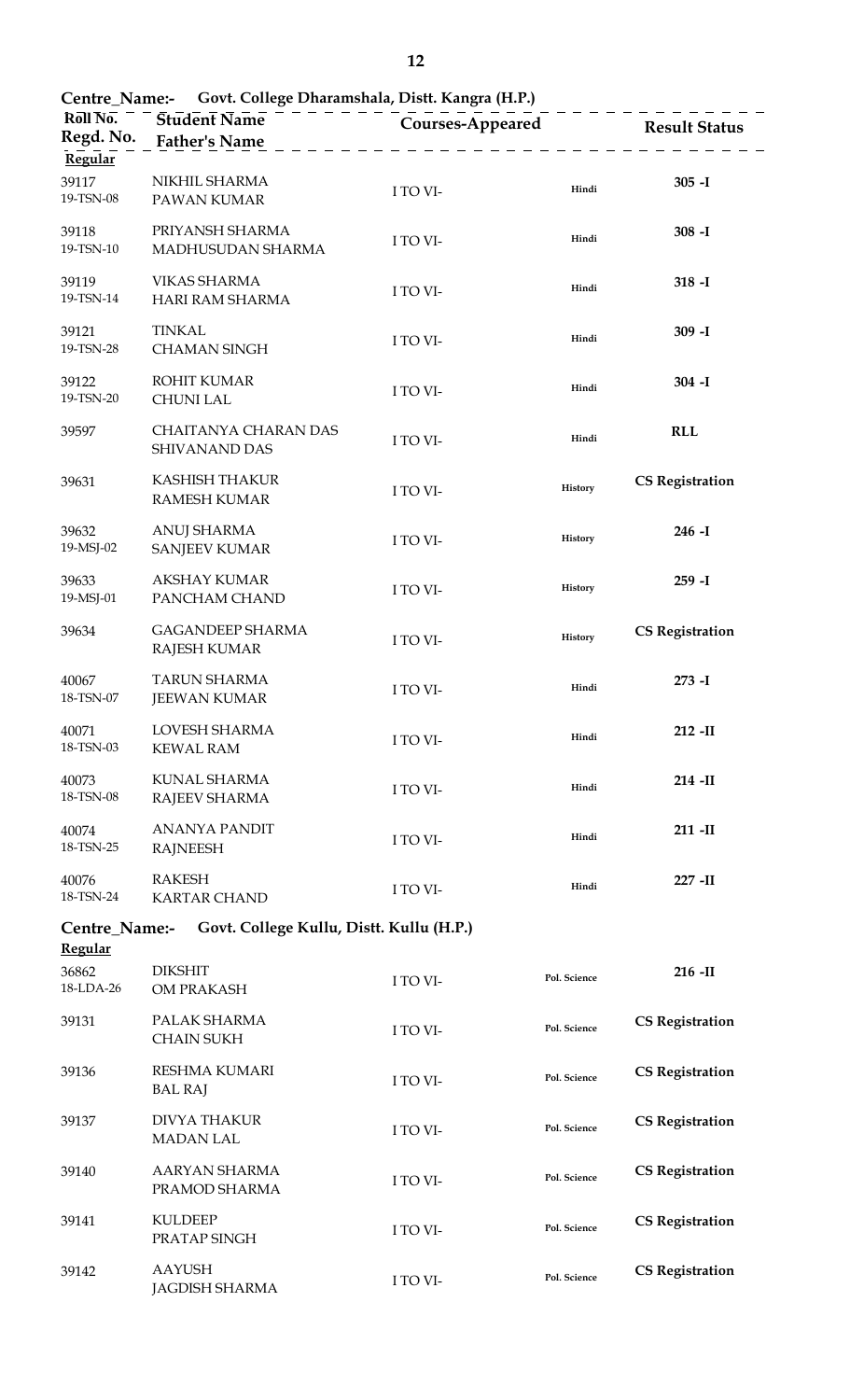| Roll No.<br>Regd. No.   | $\text{Cent}_1$ value. Sort college frame, Distribution (110)<br>Student Name<br><b>Father's Name</b> | Courses-Appeared                                                |              | <b>Result Status</b>   |
|-------------------------|-------------------------------------------------------------------------------------------------------|-----------------------------------------------------------------|--------------|------------------------|
| Regular                 |                                                                                                       |                                                                 |              |                        |
| 39143                   | AKSHAY SHARMA<br><b>VINOD SHARMA</b>                                                                  | I TO VI-                                                        | Pol. Science | <b>CS Registration</b> |
| 39144                   | <b>RAKESH KUMAR</b><br><b>BALA RAM</b>                                                                | I TO VI-                                                        | Pol. Science | <b>CS Registration</b> |
| 39146                   | SHUBHAM SHARMA<br><b>AJAY KUMAR</b>                                                                   | I TO VI-                                                        | Pol. Science | <b>CS Registration</b> |
| 39161<br>19-SVS-11      | PURNIMA SHARMA<br><b>BHAWAN SHARMA</b>                                                                | I TO VI-                                                        | Hindi        | $307 - I$              |
| 39162<br>19-SVS-19      | SHEETAL THAKUR<br><b>GIRDHARI LAL</b>                                                                 | I TO VI-                                                        | Hindi        | $302 - I$              |
| 39163<br>19-SVS-3       | <b>ANUJ THAKUR</b><br><b>RAJESH KUMAR</b>                                                             | I TO VI-                                                        | Hindi        | $278 - I$              |
| 39164<br>19-SVS-17      | <b>SEEMA DEVI</b><br><b>NARAYAN DUTT</b>                                                              | I TO VI-                                                        | Hindi        | $296 - I$              |
| 39165<br>19-SVS-1       | <b>ANAMIKA THAKUR</b><br><b>HEERA LAL</b>                                                             | I TO VI-                                                        | Hindi        | 299 - I                |
| 39167<br>19-SVS-18      | SEEMA SHARMA<br><b>SURENDER KUMAR</b>                                                                 | I TO VI-                                                        | Hindi        | $300 - I$              |
| 39168<br>19-SVS-4       | <b>BALDEV</b><br><b>AATMA RAM</b>                                                                     | I TO VI-                                                        | Hindi        | $345 - I$              |
| 39170<br>19-SVS-5       | <b>BANITA</b><br><b>RAM LAL</b>                                                                       | I TO VI-                                                        | Hindi        | $346 - I$              |
| 39171<br>19-SVS-6       | <b>CHESTA</b><br><b>SANJAY KUMAR</b>                                                                  | I TO VI-                                                        | Hindi        | 298 - I                |
| 39172<br>19-SVS-13      | RITIKA CHAUHAN<br><b>LAL CHAND</b>                                                                    | I TO VI-                                                        | Hindi        | 339 -I                 |
| 39173<br>19-SVS-7       | <b>DEVDASS</b><br><b>THAKUR DASS</b>                                                                  | I TO VI-                                                        | Hindi        | 237 - II               |
| 39174<br>19-SVS-16      | <b>SEEMA</b><br><b>HEERA LAL</b>                                                                      | I TO VI-                                                        | Hindi        | $311 - I$              |
| 39178<br>19-SVS-22      | <b>VISHAL</b><br>KUSHAL CHAND                                                                         | I TO VI-                                                        | Hindi        | $276 - I$              |
| 39179<br>19-SVS-22      | <b>ANIL KUMAR</b><br>ROSHAN LAL                                                                       | I TO VI-                                                        | Hindi        | $248 - I$              |
| 40083<br>17-LDA-17      | <b>GAURAV SHARMA</b><br><b>SOM DEV</b>                                                                | I TO VI-                                                        | Pol. Science | 195 - III              |
| 40092<br>18-PKLS-21     | <b>SANJANA</b><br><b>DHARM SINGH</b>                                                                  | I TO VI-                                                        | Hindi        | 236 -II                |
| Centre_Name:-           |                                                                                                       | Govt. Sanskrit College Sarain The. Chopal Distt. Shimla, (H.P.) |              |                        |
| <b>Regular</b><br>36999 | <b>SHRIDUTT</b><br><b>MAST RAM</b>                                                                    | I TO VI-                                                        | History      | <b>RLL</b>             |

**<sup>280</sup> -I** I TO VI- **Pol. Science**

**<sup>338</sup> -I** I TO VI- **Pol. Science**

**Centre\_Name:- Govt. College Kullu, Distt. Kullu (H.P.)**

39371 19-BSS-7

39372 19-BSS-6 MANISHA

DEEP RAM BARU RAM

KEWAL RAM SHARMA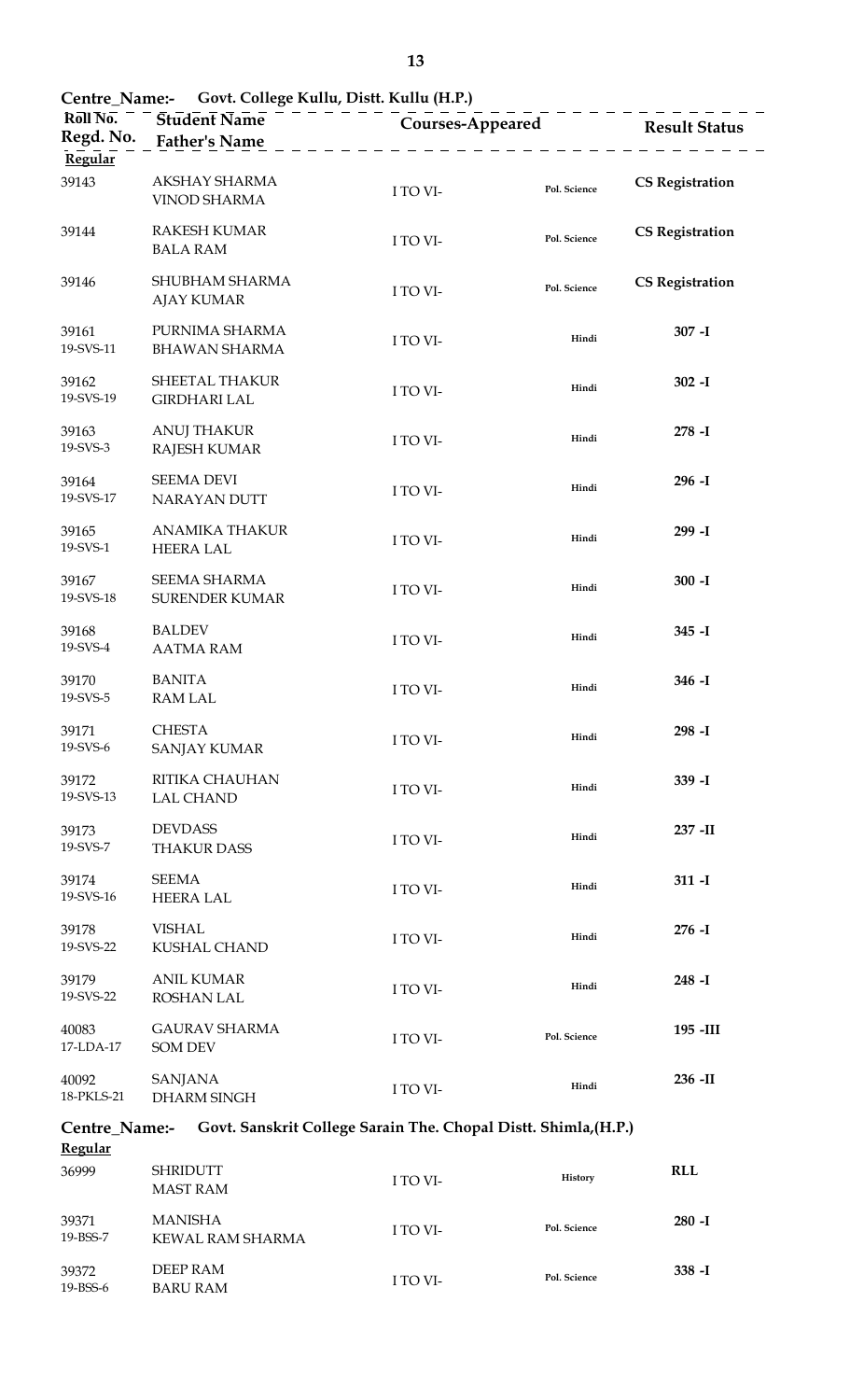| Centre_Name:-                   |                                          | Govt. Sanskrit College Sarain The. Chopal Distt. Shimla, (H.P.)         |              |                      |
|---------------------------------|------------------------------------------|-------------------------------------------------------------------------|--------------|----------------------|
| Roll No.<br>Regd. No.           | Student Name<br><b>Father's Name</b>     | Courses-Appeared                                                        |              | <b>Result Status</b> |
| Regular                         |                                          |                                                                         |              |                      |
| 39373<br>19-BSS-9               | ROHIT KUMAR<br><b>DILLA RAM</b>          | I TO VI-                                                                | Pol. Science | $327 - I$            |
| 39374<br>19-BSS-8               | PIYUSH<br><b>BELI RAM</b>                | I TO VI-                                                                | Pol. Science | $272 - I$            |
| 39375<br>19-BSS-5               | AJAY<br><b>JAI RAM</b>                   | I TO VI-                                                                | Pol. Science | $265 - I$            |
| Centre_Name:-<br><b>Regular</b> | Govt. Sanskrit College Kiartoo           |                                                                         |              |                      |
| 39034<br>19-SND-5               | <b>HIMANSHU</b><br><b>BHIARI LAL</b>     | I TO VI-                                                                | History      | $346 - I$            |
| 39039<br>19-SND-12              | <b>PRAVEEN</b><br><b>RAJESH</b>          | I TO VI-                                                                | History      | 347-I                |
| 39381<br>19-SCK-03              | ANCHAL MOGNTA<br><b>GIAN CHAND</b>       | I TO VI-                                                                | History      | $365 - I$            |
| 39382<br>19-SCK-04              | <b>KIRAN</b><br><b>SHYAM SINGH</b>       | I TO VI-                                                                | History      | $336 - I$            |
| 39383<br>19-SCK-02              | <b>ANAMIKA</b><br><b>KEWAL RAM</b>       | I TO VI-                                                                | History      | $328 - I$            |
| 39386<br>19-SCK-06              | <b>NISHCHAL</b><br><b>DEVINDER</b>       | I TO VI-                                                                | History      | 370 - I              |
| 39387<br>19-SCK-1               | <b>AKSHAY</b><br><b>SHYAM LAL</b>        | I TO VI-                                                                | History      | 294 - I              |
| 39388<br>19-SCK-08              | <b>PANKAJ</b><br><b>RAMESH</b>           | I TO VI-                                                                | History      | $311 - I$            |
| 39389<br>19-SCK-05              | <b>NAVEEN</b><br><b>DEVINDER</b>         | I TO VI-                                                                | History      | $336 - I$            |
| Centre_Name:-<br><b>Regular</b> |                                          | Govt. Sanskrit College Tungesh, P.O. Cheog, Thesil Theog, Distt. Shimla |              |                      |
| 39401                           | <b>ADITYA</b>                            |                                                                         |              | 148 - III            |
| 19-VPT-3                        | <b>BRAHMA NAND</b>                       | I TO VI-                                                                | Hindi        |                      |
| 39402<br>19-VPT-9               | <b>RATNA DEVI</b><br><b>RAM SAWROOP</b>  | I TO VI-                                                                | History      | $160$ -III           |
| 39405<br>19-VPT-5               | <b>AMIT PANDEY</b><br><b>BRAHMA NAND</b> | I TO VI-                                                                | History      | $155 - III$          |
| 39406<br>19-VPT-10              | <b>SAURAV</b><br><b>SALIG RAM</b>        | I TO VI-                                                                | History      | $165$ -III           |
|                                 |                                          |                                                                         |              |                      |
| 39407<br>19-VPT-12              | <b>SHUBHAM</b><br><b>SITA RAM</b>        | I TO VI-                                                                | History      | 160 -III             |
| 39408<br>19-VPT-4               | <b>AJAY KUMAR</b><br><b>RAM SWROOP</b>   | I TO VI-                                                                | History      | 156 - III            |
| 39409<br>19-VPT-11              | <b>SHUBHAM</b><br>ROOP RAM               | I TO VI-                                                                | History      | 229 - II             |
| 39410<br>19-VPT-8               | POOJA<br><b>DAULAT RAM</b>               | I TO VI-                                                                | History      | $312 - I$            |
| 39411<br>19-VPT-13              | YASHWANT<br>HET RAM                      | I TO VI-                                                                | History      | 177 - III            |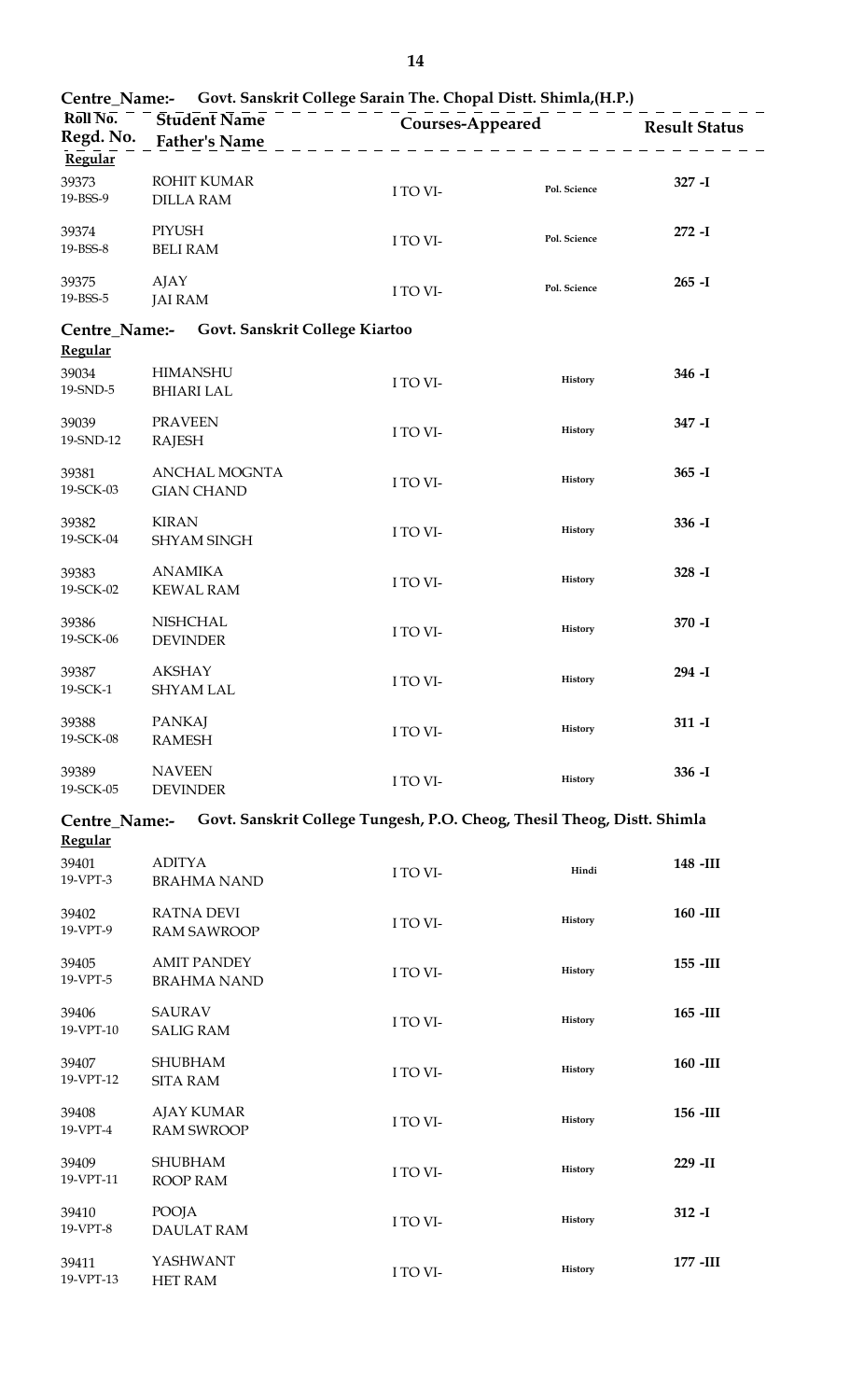| Govt. Sanskrit College Tungesh, P.O. Cheog, Thesil Theog, Distt. Shimla<br>Centre Name:- |                                             |                  |              |                        |  |
|------------------------------------------------------------------------------------------|---------------------------------------------|------------------|--------------|------------------------|--|
| Roll No.<br>Regd. No.                                                                    | <b>Student Name</b><br><b>Father's Name</b> | Courses-Appeared |              | <b>Result Status</b>   |  |
| Regular<br>39412<br>19-VPT-2                                                             | ACHYUT SHARMA<br><b>VINOD KUMAR</b>         | I TO VI-         | History      | $290 - I$              |  |
| 39413<br>19-VPT-1                                                                        | <b>AASTIK</b><br><b>SUBHASH</b>             | I TO VI-         | History      | $236$ -II              |  |
| 39414<br>19-VPT-7                                                                        | MUSKAN SHARMA<br><b>HARI KRISHAN</b>        | I TO VI-         | History      | 169 -III               |  |
| 40200<br>17-VPT-02                                                                       | <b>ABHISHEK</b><br><b>VED PRAKASH</b>       | I TO VI-         | History      | 154 -III               |  |
| Centre_Name:-                                                                            | Govt. Sanskrit College Solan, Distt. Solan  |                  |              |                        |  |
| Regular<br>39040<br>19-SND-21                                                            | <b>VISHAL</b><br><b>GYAN CHAND</b>          | I TO VI-         | History      | <b>RLA</b>             |  |
| 39492<br>19-SCS-10                                                                       | DEV RAJ<br><b>TARA CHAND</b>                | I TO VI-         | Hindi        | $252 - I$              |  |
| 39493<br>19-SCS-26                                                                       | <b>RITIKA</b><br><b>SANT RAM</b>            | I TO VI-         | Hindi        | $323 - I$              |  |
| 39494<br>19-SCS-18                                                                       | LAKSHAY SHARMA<br>UMESH DUTT SHARMA         | I TO VI-         | Hindi        | $283 - I$              |  |
| 39495<br>19-SCS-19                                                                       | <b>MAHESHWAR</b><br><b>CHANDER DUTT</b>     | I TO VI-         | Pol. Science | $254 - I$              |  |
| 39496<br>19-SCS-8                                                                        | ASHUTOSH SHARMA<br>VED PRAKASH SHARMA       | I TO VI-         | Pol. Science | 337-I                  |  |
| 39497<br>19-SCS-14                                                                       | HIMANSHU SHARMA<br><b>BALAK RAM</b>         | I TO VI-         | Hindi        | $353 - I$              |  |
| 39498<br>19-SCS-7                                                                        | ANKITA SHARMA<br>RAMANAND SHARMA            | I TO VI-         | Pol. Science | $258 - I$              |  |
| 39499                                                                                    | <b>LALIT SHARMA</b><br>MADAN LAL SHARMA     | I TO VI-         | Hindi        | <b>CS Registration</b> |  |
| 39500<br>19-SCS-25                                                                       | RAVISH SHARMA<br>MOHAN LAL SHARMA           | I TO VI-         | Hindi        | 233 - II               |  |
| 39501<br>19-SCS-21                                                                       | ONKAR GAUTAM<br><b>GOVIND GAUTAM</b>        | I TO VI-         | Pol. Science | $254 - I$              |  |
| 39502<br>19-SCS-9                                                                        | AYUSH SHARMA<br><b>VINOD SHARMA</b>         | I TO VI-         | Hindi        | $295 - I$              |  |
| 39503<br>19-SCS-27                                                                       | <b>SHRADHA THAKUR</b><br>PRAVEEN KUMAR      | I TO VI-         | Pol. Science | $274 - I$              |  |
| 39504<br>19-SCS-23                                                                       | POOJA SHARMA<br>RAMESH SHARMA               | I TO VI-         | Hindi        | $264 - I$              |  |
| 39505                                                                                    | <b>AMIT KUMAR</b><br><b>JAI PRAKASH</b>     | I TO VI-         | Pol. Science | <b>CS Registration</b> |  |
| 39506                                                                                    | SAHIL SHARMA<br>KRISHAN DUTT SHARMA         | I TO VI-         | Hindi        | <b>CS Registration</b> |  |
| 39510<br>19-SCS-1                                                                        | <b>ABHISHEK</b><br><b>GUMAN SINGH</b>       | I TO VI-         | Pol. Science | $257 - I$              |  |
| 39511<br>19-SCS-5                                                                        | <b>ANCHAL THAKUR</b><br>HEMANT KUMAR        | I TO VI-         | Hindi        | $306 - I$              |  |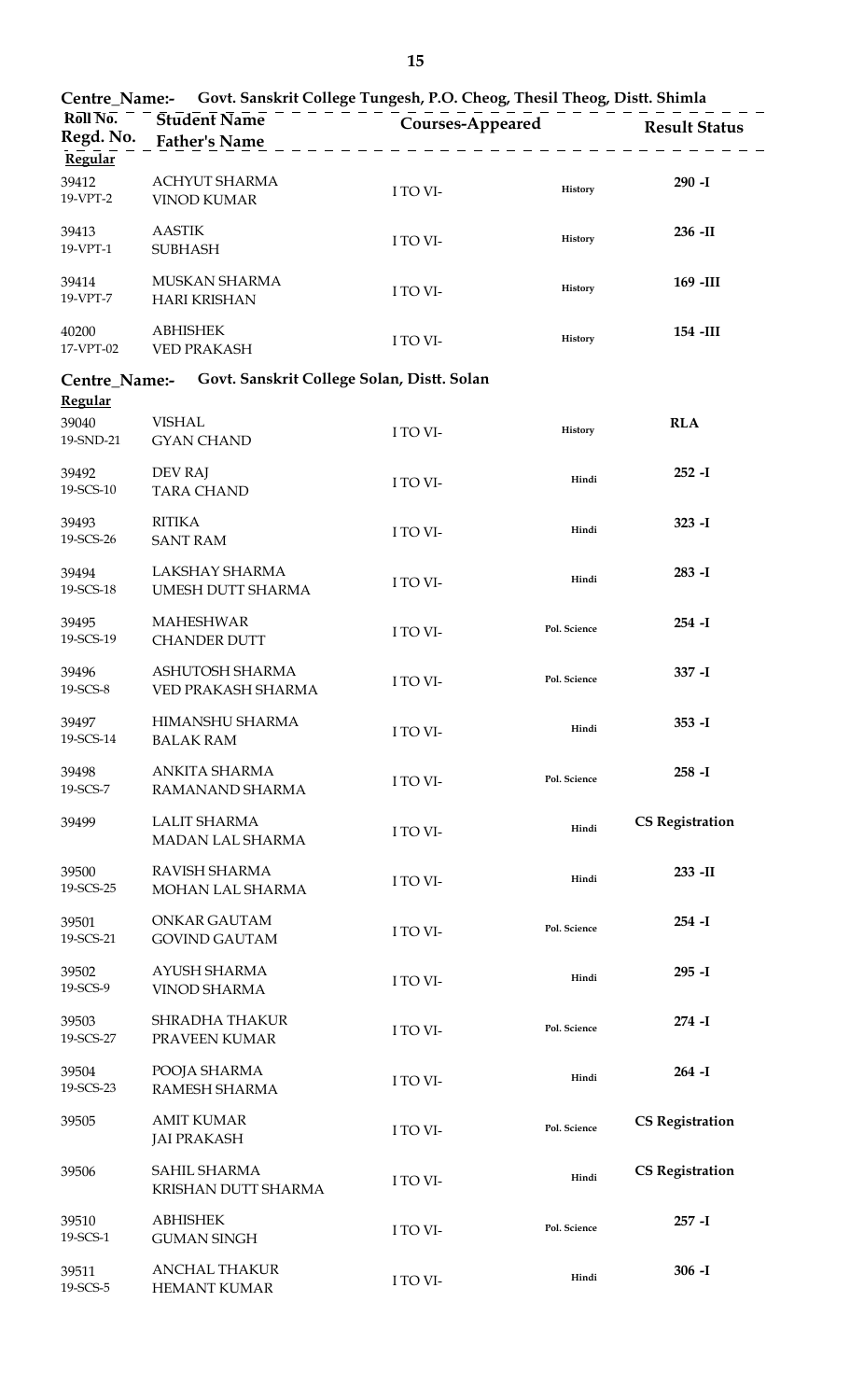| Roll No.<br>Regd. No.<br>Regular | Student Name<br><b>Father's Name</b>          | - - - - - - - -<br><b>Courses-Appeared</b><br>$\begin{array}{cccccccccccccc} \bot & \bot & \bot & \bot & \bot & \bot & \bot & \bot \end{array}$ |              | <b>Result Status</b>   |
|----------------------------------|-----------------------------------------------|-------------------------------------------------------------------------------------------------------------------------------------------------|--------------|------------------------|
| 39512<br>19-SCS-3                | AKSHAY SHARMA<br><b>MOHAN LAL</b>             | I TO VI-                                                                                                                                        | Hindi        | $267 - I$              |
| 39513<br>19-SCS-20               | <b>NISHTHA</b><br>KAPIL DEV TOMAR             | I TO VI-                                                                                                                                        | Pol. Science | 294 -I                 |
| 39515<br>19-SCS-2                | ABHISHEK BHARDWAJ<br><b>MADAN BHARDWAJ</b>    | I TO VI-                                                                                                                                        | Hindi        | $261 - I$              |
| 39516<br>19-SCS-13               | <b>HIMANI DEVI</b><br>SONAM WANGCHEN          | I TO VI-                                                                                                                                        | Pol. Science | $243 - I$              |
| 39518                            | <b>AMRITA SONI</b><br>DHARMENDER SINGH        | I TO VI-                                                                                                                                        | Hindi        | <b>CS Registration</b> |
| 39520                            | <b>JATIN SHARMA</b><br><b>MADAN SHARMA</b>    | I TO VI-                                                                                                                                        | Hindi        | <b>CS Registration</b> |
| 39521                            | AKSHAY SHARMA<br><b>MAHENDER LAL</b>          | I TO VI-                                                                                                                                        | Hindi        | <b>CS Registration</b> |
| 39523                            | <b>KETAN SHARMA</b><br>KAMAL RAJ SHARMA       | I TO VI-                                                                                                                                        | Hindi        | <b>CS Registration</b> |
| 39524                            | DEVANSHU SHARMA<br><b>RAM PRAKASH</b>         | I TO VI-                                                                                                                                        | Hindi        | <b>CS Registration</b> |
| 39525<br>19-SVS-24               | PRIYA SHARMA<br><b>BABU RAM</b>               | I TO VI-                                                                                                                                        | Hindi        | $245 - I$              |
| 40022<br>18-SND-06               | <b>LALIT SHARMA</b><br><b>TEK CHAND</b>       | I TO VI-                                                                                                                                        | History      | $247 - I$              |
| 40031<br>18-SND-13               | AADITYA SHARMA<br><b>SURENDER SHARMA</b>      | I TO VI-                                                                                                                                        | History      | $249 - I$              |
| 40243<br>18-SCS-21               | NISHANT SHARMA<br><b>DEVENDER SHARMA</b>      | I TO VI-                                                                                                                                        | Pol. Science | $176$ -III             |
| 40245<br>18-SCS-08               | <b>SUNITA SHARMA</b><br>NAGENDER SHARMA       | I TO VI-                                                                                                                                        | Hindi        | $208$ -II              |
| 40249<br>18-SCS-30               | <b>SACHIN KUMAR</b><br>CHIRANJI LAL           | I TO VI-                                                                                                                                        | Hindi        | 194 -III               |
| 40250<br>17-SCS-28               | <b>ROHIT</b><br><b>LACHHMI NAND</b>           | I TO VI-                                                                                                                                        | Hindi        | $261 - I$              |
| 40254<br>18-SCS-12               | <b>ANKIT KUMAR</b><br>DEVENDER KUMAR          | I TO VI-                                                                                                                                        | Pol. Science | $210$ -II              |
| 40260<br>18-SCS-06               | <b>MONIKA</b><br><b>BHAGAT RAM SHARMA</b>     | I TO VI-                                                                                                                                        | Pol. Science | $291 - I$              |
| 40262<br>18-SCS-04               | <b>RAVEENA</b><br><b>SUKH RAM SHARMA</b>      | I TO VI-                                                                                                                                        | Pol. Science | $203 - H$              |
| 40264<br>18-SCS-16               | <b>GAURAV GAUTAM</b><br><b>SANTOSH GAUTAM</b> | I TO VI-                                                                                                                                        | Hindi        | $247 - I$              |
| 40265<br>18-SCS-01               | <b>AMITA KUMARI</b><br><b>SHYAM SINGH</b>     | I TO VI-                                                                                                                                        | Hindi        | $213$ -II              |
| 40266<br>18-SND-10               | <b>ANKUSH</b><br><b>SURESH</b>                | I TO VI-                                                                                                                                        | Pol. Science | 241 -I                 |
| 40268<br>18-SCS-25               | <b>RAVI SHARMA</b><br><b>RAMESH CHAND</b>     | I TO VI-                                                                                                                                        | Pol. Science | $240 - I$              |

**Centre\_Name:- Govt. Sanskrit College Solan, Distt. Solan**